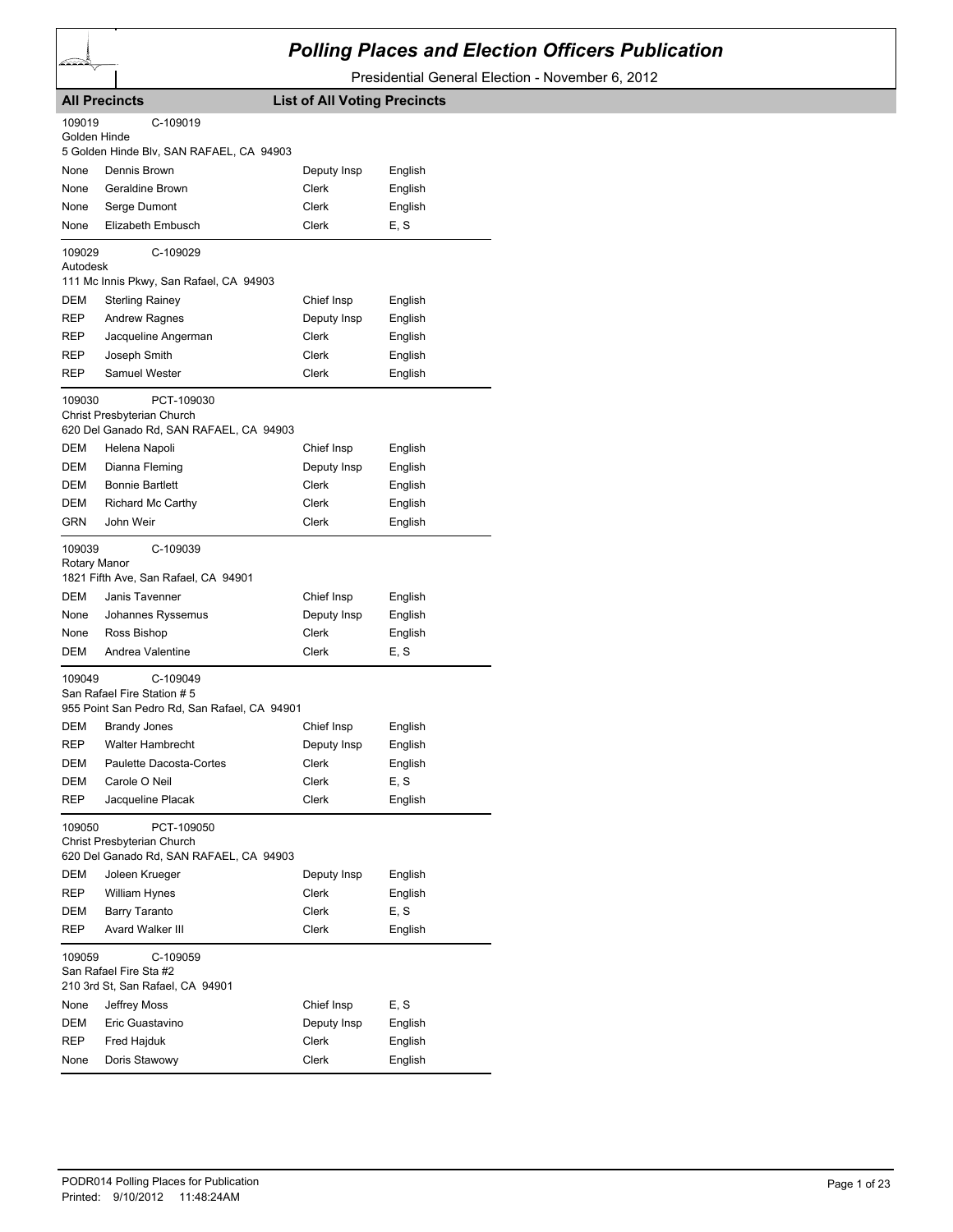|                          | <b>All Precincts</b>                                                                | <b>List of All Voting Precincts</b> |         |
|--------------------------|-------------------------------------------------------------------------------------|-------------------------------------|---------|
| 109060                   | PCT-109060                                                                          |                                     |         |
|                          | Christ Presbyterian Church                                                          |                                     |         |
|                          | 620 Del Ganado Rd, SAN RAFAEL, CA 94903                                             |                                     |         |
| DEM                      | Joshua Salisbury                                                                    | Deputy Insp                         | E, S    |
| <b>DEM</b>               | Aileen De Marco                                                                     | Clerk                               | English |
| AI                       | Maggi Garloff                                                                       | Clerk                               | English |
| DEM                      | <b>Shelley Grimes</b>                                                               | Clerk                               | English |
| 109080<br>Nazareth House | PCT-109080                                                                          |                                     |         |
|                          | 245 Nova Albion Way, SAN RAFAEL, CA 94903                                           |                                     |         |
| None                     | Barbara Wilson                                                                      | Chief Insp                          | English |
| None                     | Paul Heere                                                                          | Deputy Insp                         | E, S    |
| <b>DEM</b>               | Stella Apostolos                                                                    | Clerk                               | English |
| None                     | <b>Wilfred Kay</b>                                                                  | Clerk                               | English |
| AI                       | Larriece Stuart                                                                     | Clerk                               | English |
| 109090                   | PCT-109090                                                                          |                                     |         |
|                          | Marin County Office Of Education<br>1111 Las Gallinas Ave, San Rafael, CA 94903     |                                     |         |
| REP                      | Karen Gregory                                                                       | Chief Insp                          | English |
| DEM                      | Karen Jacob                                                                         | Deputy Insp                         | English |
| DEM                      | Mary Ann Gallardo                                                                   | Clerk                               | E, S    |
| <b>DEM</b>               | Joanne Mc Carthy                                                                    | Clerk                               | English |
|                          |                                                                                     |                                     |         |
| 109100                   | PCT-109100<br>Christ Presbyterian Church<br>620 Del Ganado Rd, SAN RAFAEL, CA 94903 |                                     |         |
| <b>REP</b>               | <b>Muriel Hammond</b>                                                               | Deputy Insp                         | English |
| None                     | <b>Alfred Ahlers</b>                                                                | Clerk                               | English |
| DEM                      | Rikki Baum                                                                          | Clerk                               | English |
| 109130<br>Villa Marin    | PCT-109130                                                                          |                                     |         |
|                          | 100 Thorndale Dr, SAN RAFAEL, CA 94903                                              |                                     |         |
| DEM                      | Helen Bodington                                                                     | Chief Insp                          | English |
| DEM                      | <b>Vivian Berliner</b>                                                              | Deputy Insp                         | English |
| DEM                      | Mary Beery                                                                          | Clerk                               | English |
| REP                      | Frances Irene Klokke                                                                | Clerk                               | English |
| 109150                   | PCT-109150                                                                          |                                     |         |
|                          | Marin County Office Of Education                                                    |                                     |         |
|                          | 1111 Las Gallinas Ave, San Rafael, CA 94903                                         |                                     |         |
| None                     | <b>Barbara Trites</b>                                                               | Deputy Insp                         | English |
| DEM                      | Margrit Gonzalez                                                                    | Clerk                               | E, S    |
| DEM                      | Gary Klang                                                                          | Clerk                               | English |
| REP                      | Joan Loberg                                                                         | <b>Clerk</b>                        | English |
| 109170                   | PCT-109170                                                                          |                                     |         |
|                          | Contempo Marin                                                                      |                                     |         |
|                          | 400 Yosemite Rd, San Rafael, CA 94903-2232                                          |                                     |         |
| REP                      | Roberto Soriano                                                                     | Chief Insp                          | English |
| REP                      | Rose Von Buchau                                                                     | Deputy Insp                         | E, S    |
| REP                      | James Lewis                                                                         | Clerk                               | English |
| DEM                      | Karen Skinner                                                                       | Clerk                               | English |
| 109210                   | PCT-109210                                                                          |                                     |         |
| Rotary Manor             |                                                                                     |                                     |         |
|                          | 1821 Fifth Ave, San Rafael, CA 94901                                                |                                     |         |
| DEM                      | Margaret Francisco                                                                  | Deputy Insp                         | E, S    |
| DEM                      | Janet O Sullivan                                                                    | Clerk                               | English |
| DEM                      | Timothy O Sullivan                                                                  | Clerk                               | English |
| DEM                      | Cecile Tescallo                                                                     | Clerk                               | English |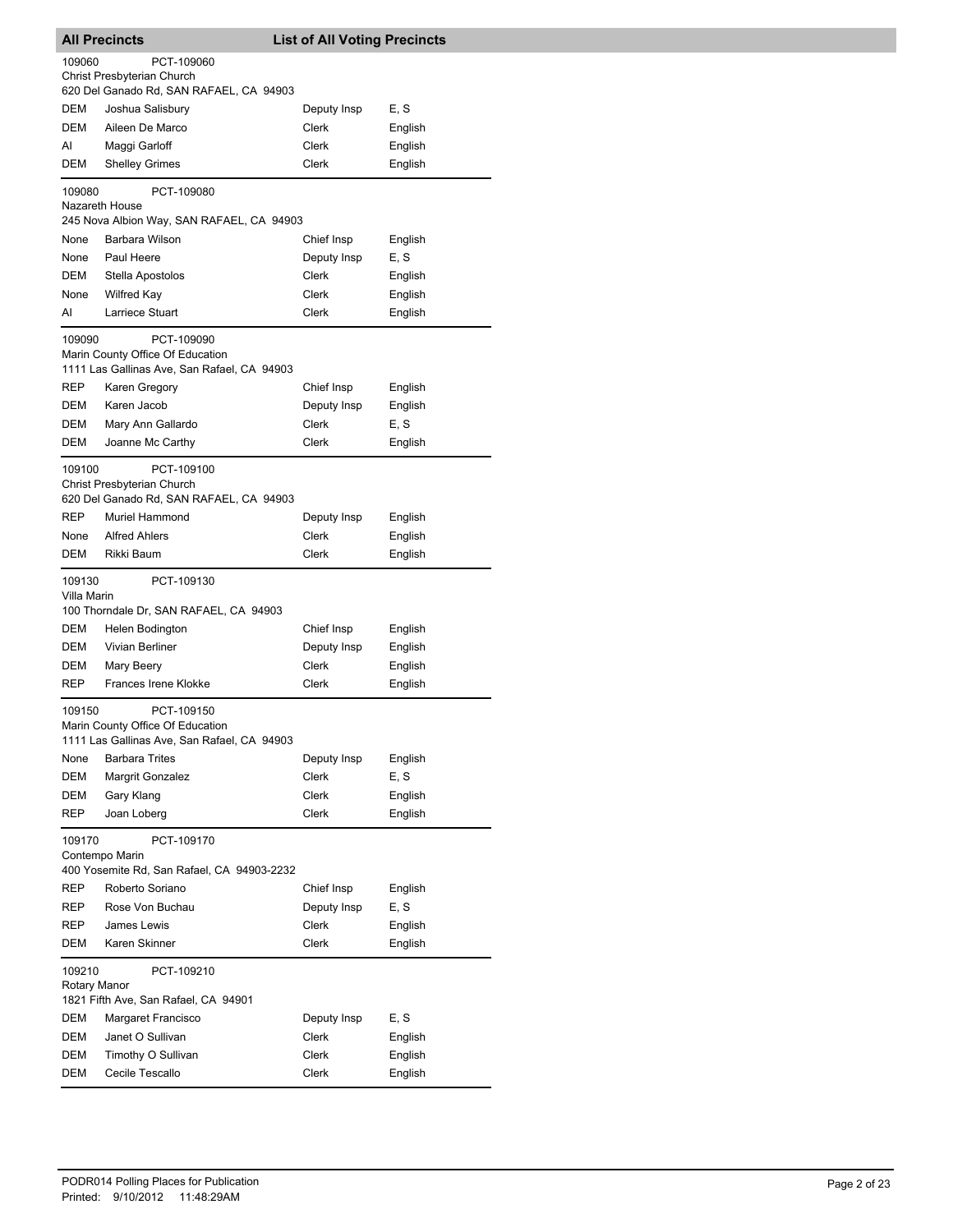| <b>All Precincts</b> |                                                              | <b>List of All Voting Precincts</b> |                    |  |
|----------------------|--------------------------------------------------------------|-------------------------------------|--------------------|--|
| 109240               | PCT-109240                                                   |                                     |                    |  |
|                      | Contempo Marin<br>400 Yosemite Rd, San Rafael, CA 94903-2232 |                                     |                    |  |
| DEM                  | Malka Hanna                                                  | Deputy Insp                         | English            |  |
| None                 | Jacqueline Brand                                             | Clerk                               | English            |  |
| DEM                  | Julia Javrotsky                                              | Clerk                               | English            |  |
| DEM                  | Julia Robinson                                               | Clerk                               | English            |  |
| 109290               | PCT-109290                                                   |                                     |                    |  |
|                      | First Presbyterian Church of San Rafael                      |                                     |                    |  |
|                      | 1510 5th Ave, San Rafael, CA 94901                           |                                     |                    |  |
| <b>REP</b>           | William Hellar III                                           | Chief Insp                          | English            |  |
| None                 | Sue Kokos                                                    | Deputy Insp                         | English            |  |
| DEM                  | <b>Madeleine Devlin</b>                                      | Clerk                               | English            |  |
| DEM                  | James Hill                                                   | Clerk                               | English            |  |
| 109300               | PCT-109300                                                   |                                     |                    |  |
| Rotary Manor         | 1821 Fifth Ave, San Rafael, CA 94901                         |                                     |                    |  |
| <b>DEM</b>           | Cassandra Mani                                               | Deputy Insp                         | English            |  |
| Al                   | Ellen Marie Dav                                              | Clerk                               | E, S               |  |
| DEM                  | <b>Ruth Zamist</b>                                           | Clerk                               | English            |  |
| 109310               | PCT-109310                                                   |                                     |                    |  |
|                      | Lincoln Hill Community Church                                |                                     |                    |  |
|                      | 1411 Lincoln Ave, San Rafael, CA 94901                       |                                     |                    |  |
| None                 | Fernando Gomez                                               | Chief Insp                          | E, S               |  |
| GRN                  | Mark Hardin                                                  | Deputy Insp                         | E, S               |  |
| DEM                  | Manuel Lozano                                                | Clerk                               | E, S               |  |
| DEM                  | <b>Edward Spillane</b>                                       | Clerk                               | English            |  |
| 109320               | PCT-109320                                                   |                                     |                    |  |
|                      | Aegis Of San Rafael                                          |                                     |                    |  |
| None                 | 111 Merrydale Rd, San Rafael, CA 94903-4070<br>Louis Shehi   | Chief Insp                          | English            |  |
| <b>REP</b>           | William Ashdown                                              | Deputy Insp                         | English            |  |
| <b>DEM</b>           | Claire Golan                                                 | <b>Clerk</b>                        | English            |  |
| DEM                  | Milagro Ramirez                                              | Clerk                               | E, S               |  |
|                      |                                                              |                                     |                    |  |
| 109340               | PCT-109340<br><b>Trinity Community Church</b>                |                                     |                    |  |
|                      | 1675 Grand Ave, SAN RAFAEL, CA 94901                         |                                     |                    |  |
| REP                  | Sheryl Gorton                                                | Chief Insp                          | English            |  |
| DEM                  | Linda Cosgrove                                               | Deputy Insp                         | English            |  |
| REP                  | Sharon Hall                                                  | Clerk                               | English            |  |
| REP                  | Susan Herley                                                 | Clerk                               | English            |  |
| 109350               | PCT-109350                                                   |                                     |                    |  |
|                      | St Luke Presbyterian Church                                  |                                     |                    |  |
| None                 | 10 Bayview Dr, SAN RAFAEL, CA 94901<br>Robert Bostonian      | Deputy Insp                         | English            |  |
| REP                  | <b>Heinz Dreier</b>                                          | <b>Clerk</b>                        | English            |  |
| DEM                  | <b>Courtney Fischer</b>                                      | <b>Clerk</b>                        | E, S               |  |
|                      |                                                              |                                     |                    |  |
| 109360               | PCT-109360<br>San Rafael Fire Station # 5                    |                                     |                    |  |
|                      | 955 Point San Pedro Rd, San Rafael, CA 94901                 |                                     |                    |  |
| DEM                  | Anna Rogers                                                  | Deputy Insp                         | English            |  |
| <b>REP</b>           | Daniel Crockett                                              | Clerk                               | English            |  |
| DEM                  | James Duggan                                                 | Clerk                               | E, S               |  |
| 109370               | PCT-109370                                                   |                                     |                    |  |
|                      | First Presbyterian Church of San Rafael                      |                                     |                    |  |
|                      | 1510 5th Ave, San Rafael, CA 94901                           |                                     |                    |  |
| None                 | Eva Disen Hellar                                             | Deputy Insp                         | English            |  |
| DEM                  | Liselotte Klemm                                              | Clerk                               | English            |  |
| None<br>GRN          | Henrik Olsgaard<br>Gloria Potter                             | Clerk<br>Clerk                      | English<br>English |  |
|                      |                                                              |                                     |                    |  |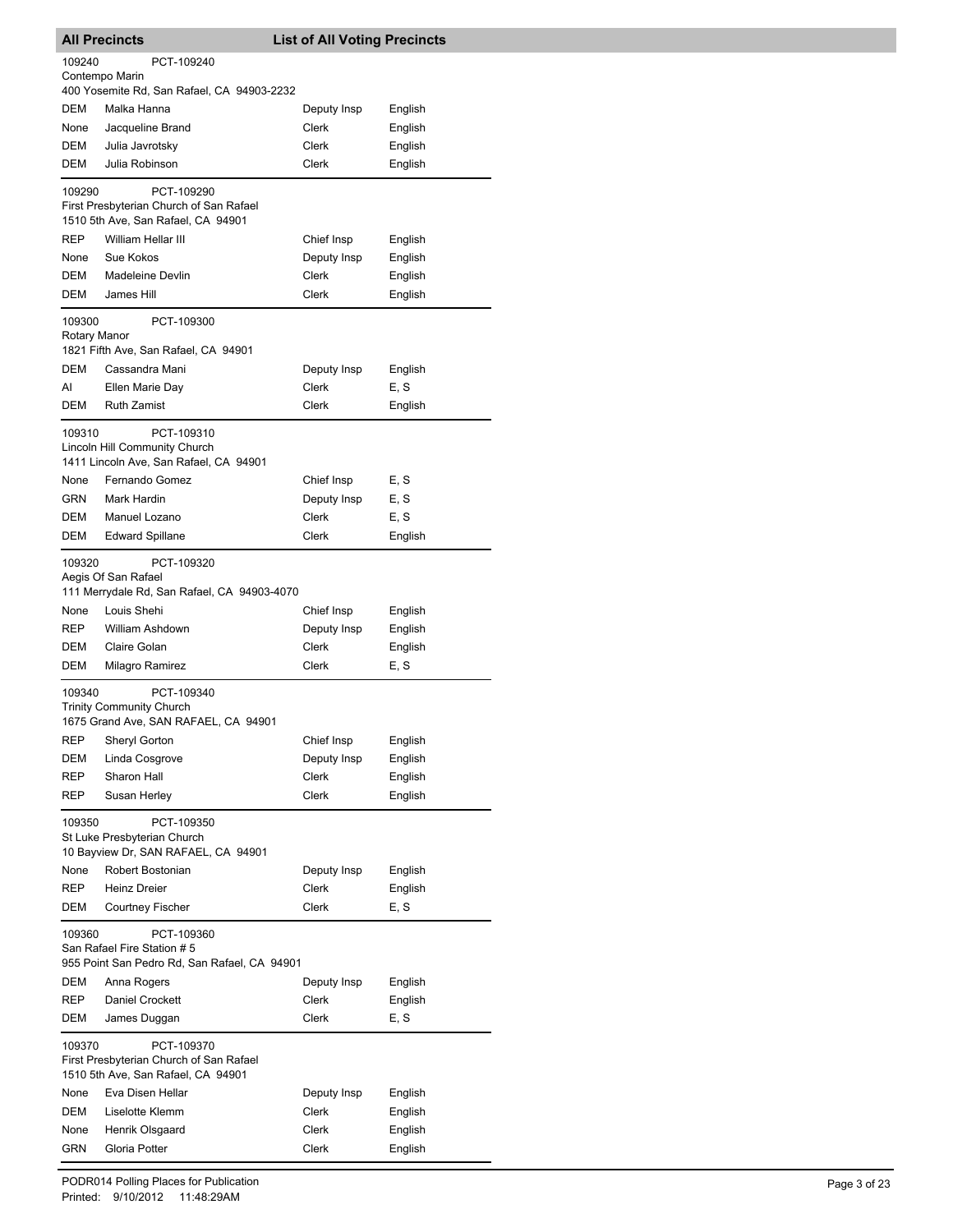| <b>All Precincts</b><br><b>List of All Voting Precincts</b>                                   |                                                                                       |                       |                 |  |
|-----------------------------------------------------------------------------------------------|---------------------------------------------------------------------------------------|-----------------------|-----------------|--|
| 109390                                                                                        | PCT-109390<br>Lincoln Hill Community Church<br>1411 Lincoln Ave, San Rafael, CA 94901 |                       |                 |  |
| None                                                                                          | Diana Goodman                                                                         | Deputy Insp           | English         |  |
| <b>REP</b>                                                                                    | Robert Bandettini                                                                     | Clerk                 | English         |  |
| None                                                                                          | Ramona Burglin                                                                        | Clerk                 | E, S            |  |
| DEM                                                                                           | Ashley Sanderson                                                                      | Clerk                 | English         |  |
| 109400                                                                                        | PCT-109400<br>Coleman School                                                          |                       |                 |  |
|                                                                                               | 800 Belle Avenue, San Rafael, CA 94901                                                |                       |                 |  |
| DEM                                                                                           | Donna Eng                                                                             | Chief Insp            | English         |  |
| REP                                                                                           | <b>Carlos Martinez</b>                                                                | Deputy Insp           | E, S            |  |
| DEM                                                                                           | <b>Constance Messer</b>                                                               | Clerk                 | English         |  |
| None                                                                                          | Cynthia Thayer-Nel                                                                    | Clerk                 | English         |  |
| 109430                                                                                        | PCT-109430<br>St Luke Presbyterian Church                                             |                       |                 |  |
|                                                                                               | 10 Bayview Dr, SAN RAFAEL, CA 94901                                                   |                       |                 |  |
| REP                                                                                           | Jo Ann Wisnes                                                                         | Deputy Insp           | English         |  |
| DEM                                                                                           | <b>Esther Marshall</b>                                                                | <b>Clerk</b>          | English         |  |
|                                                                                               | Fran Ryan                                                                             | Clerk                 | English         |  |
| 109470                                                                                        | PCT-109470<br>San Rafael Fire Sta #2<br>210 3rd St, San Rafael, CA 94901              |                       |                 |  |
| DEM                                                                                           | John Contini                                                                          | Deputy Insp           | English         |  |
| None                                                                                          | Erica Armstrong                                                                       | Clerk                 | English         |  |
| DEM                                                                                           | Charselle Hooper                                                                      | Clerk                 | English         |  |
| DEM                                                                                           | Ronald Zbinovsky                                                                      | Clerk                 | English         |  |
| 112040<br>Dixie School                                                                        | PCT-112040                                                                            |                       |                 |  |
| None                                                                                          | 1175 Idylberry Rd, SAN RAFAEL, CA 94903<br>Dale Miller                                |                       |                 |  |
| DEM                                                                                           |                                                                                       | Deputy Insp           | English         |  |
| DEM                                                                                           | Norman Nayfach<br>Jeri Rayford                                                        | Clerk<br><b>Clerk</b> | E, S<br>English |  |
|                                                                                               |                                                                                       |                       |                 |  |
| 112069<br>Dixie School                                                                        | C-112069<br>1175 Idylberry Rd, SAN RAFAEL, CA 94903                                   |                       |                 |  |
|                                                                                               | DEM Robert Karfiol                                                                    | Chief Insp            | English         |  |
| <b>GRN</b>                                                                                    | <b>Belinda Mixsell</b>                                                                | Deputy Insp           | English         |  |
| REP                                                                                           | Theresa Benoit                                                                        | Clerk                 | English         |  |
| DEM                                                                                           | George Phillip Roach                                                                  | Clerk                 | English         |  |
| REP                                                                                           | Angie Ruiz                                                                            | <b>Clerk</b>          | E, S            |  |
| 112079<br>C-112079<br>Marinwood Community Center<br>775 Miller Creek Rd, San Rafael, CA 94903 |                                                                                       |                       |                 |  |
| DEM                                                                                           | Judy Page                                                                             | Chief Insp            | English         |  |
| REP                                                                                           | Douglas Mc Vae                                                                        | Deputy Insp           | English         |  |
| REP                                                                                           | Barbara Chism                                                                         | Clerk                 | English         |  |
| None                                                                                          | <b>Emily Shibata</b>                                                                  | Clerk                 | English         |  |
| DEM                                                                                           | Margaret Veneman                                                                      | Clerk                 | English         |  |
| 112089<br>Venetia Oaks                                                                        | C-112089<br>263 N San Pedro Rd, San Rafael, CA 94903                                  |                       |                 |  |
|                                                                                               | <b>Shirley Sinclair</b>                                                               | Chief Insp            | English         |  |
| DEM                                                                                           | Catherine Mc Kinney                                                                   | Deputy Insp           | English         |  |
| None                                                                                          | Mary Ellen Fain                                                                       | Clerk                 | English         |  |
| DEM                                                                                           | Kenna Hunt                                                                            | Clerk                 | English         |  |
| DEM                                                                                           | Jane Kloh                                                                             | Clerk                 | English         |  |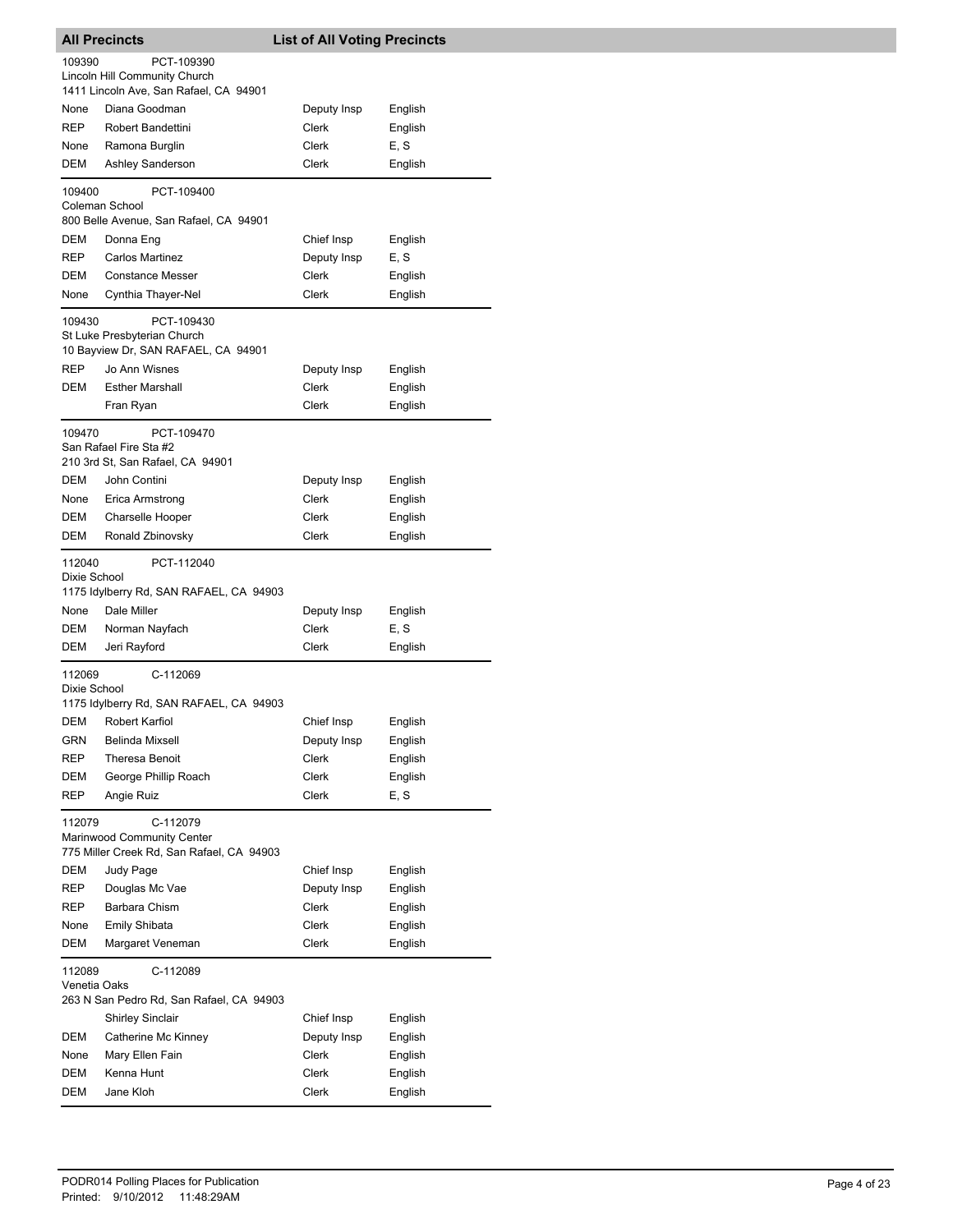| <b>All Precincts</b>   |                                                                                       | <b>List of All Voting Precincts</b> |                    |
|------------------------|---------------------------------------------------------------------------------------|-------------------------------------|--------------------|
| 112099                 | C-112099                                                                              |                                     |                    |
|                        | St Luke Presbyterian Church                                                           |                                     |                    |
|                        | 10 Bayview Dr, SAN RAFAEL, CA 94901                                                   |                                     |                    |
| None                   | Stanley Harrison                                                                      | Chief Insp                          | English            |
| DEM                    | Daniel Lampear                                                                        | Deputy Insp                         | English            |
| DEM                    | <b>Richard Bartolacelli</b>                                                           | Clerk                               | English            |
| <b>REP</b>             | Francis Johnston III                                                                  | Clerk                               | English            |
| None                   | Judith Lampear                                                                        | Clerk                               | English            |
| 112160                 | PCT-112160<br>Marinwood Community Center                                              |                                     |                    |
|                        | 775 Miller Creek Rd, San Rafael, CA 94903                                             |                                     |                    |
| DEM                    | Ann Melanephy                                                                         | Deputy Insp                         | English            |
| DEM                    | Joyce Comach                                                                          | Clerk                               | English            |
| DEM                    | Jeanne Hart                                                                           | Clerk                               | English            |
| DEM                    | James Stapleton                                                                       | Clerk                               | English            |
| 112180                 | PCT-112180<br>Marinwood Community Center<br>775 Miller Creek Rd, San Rafael, CA 94903 |                                     |                    |
| DEM                    | Alesia Charles                                                                        | Deputy Insp                         | English            |
| DEM                    | Judith Ressinger                                                                      | Clerk                               | English            |
| DEM                    | Paul Ressinger                                                                        | Clerk                               | English            |
| DEM                    | Luis Tercero Lopez                                                                    | Clerk                               | E, S               |
| 112220<br>Golden Hinde | PCT-112220                                                                            |                                     |                    |
|                        | 5 Golden Hinde Blv, SAN RAFAEL, CA 94903                                              |                                     |                    |
| <b>REP</b>             | <b>Barbara Perkins</b>                                                                | Chief Insp                          | English            |
| DEM                    | Barbara Sebring                                                                       | Deputy Insp                         | English            |
| DEM                    | <b>Robert Gallimore</b>                                                               | Clerk                               | English            |
| REP                    | <b>Raymond Perkins</b>                                                                | Clerk                               | English            |
| 112280<br>Venetia Oaks | PCT-112280<br>263 N San Pedro Rd, San Rafael, CA 94903                                |                                     |                    |
| <b>DEM</b>             | John Jai Conley                                                                       | Deputy Insp                         | E, S               |
| DEM                    | Gregory Johnson                                                                       | Clerk                               |                    |
| None                   | Jeanne Wilson                                                                         | Clerk                               | English<br>English |
|                        |                                                                                       |                                     |                    |
| 112330                 | PCT-112330<br>Korean Presbyterian Church<br>635 Adrian Way, San Rafael, CA 94903      |                                     |                    |
| DEM                    | Dorothy Brown                                                                         | Chief Insp                          | English            |
| None                   | Mary Nordquist                                                                        | Deputy Insp                         | English            |
| DEM                    | Marilyn Bagshaw                                                                       | Clerk                               | English            |
| DEM                    | Janet Smith                                                                           | Clerk                               | English            |
| 203019                 | C-203019<br>Fairfax Women's Club<br>46 Park Rd, FAIRFAX, CA 94930                     |                                     |                    |
| REF                    | Patricia Lesavoy                                                                      | Chief Insp                          | English            |
| DEM                    | Caine Starelli                                                                        | Deputy Insp                         | English            |
| DEM                    | Thomas Litfin                                                                         | Clerk                               | English            |
| Al                     | Floria Oliveira                                                                       | Clerk                               | English            |
| DEM                    | Rose Wager                                                                            | Clerk                               | English            |
| 203029                 | C-203029<br>Fairfax Women's Club<br>46 Park Rd, FAIRFAX, CA 94930                     |                                     |                    |
| DEM                    | Peter Blunt                                                                           | Deputy Insp                         | English            |
| DEM                    | John Kaufman                                                                          | Clerk                               | English            |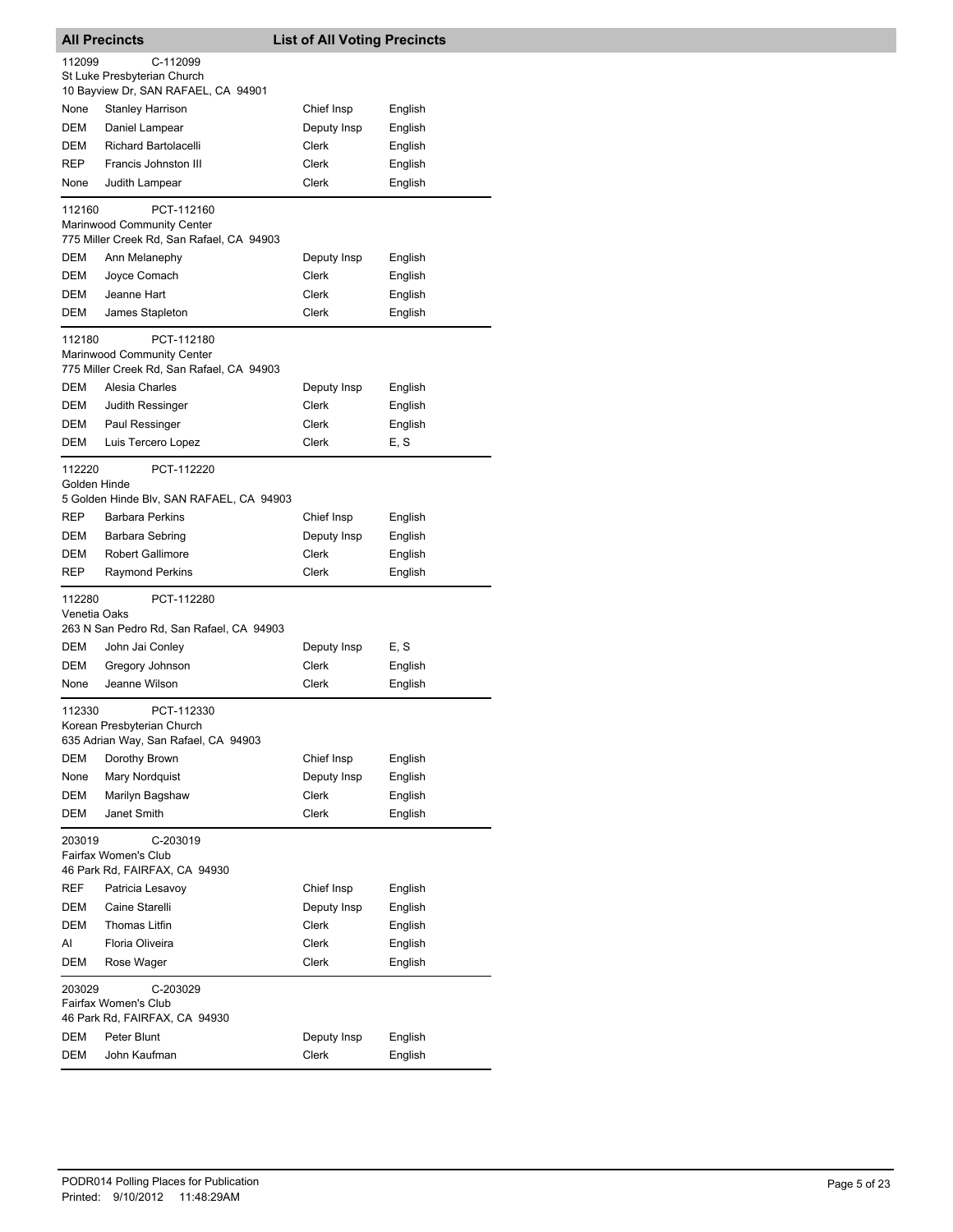| <b>All Precincts</b>    |                                                                                    | <b>List of All Voting Precincts</b> |         |
|-------------------------|------------------------------------------------------------------------------------|-------------------------------------|---------|
| 203040                  | PCT-203040                                                                         |                                     |         |
| Manor School            |                                                                                    |                                     |         |
| REP                     | 150 Oak Manor Dr, Fairfax, CA 94930<br>Eleanor Prugh                               | Deputy Insp                         | English |
| DEM                     | <b>Allison Clark</b>                                                               | Clerk                               | English |
| None                    | Katelyn Ann Johnson                                                                | Clerk                               | English |
| DEM                     | Cynthia Swift                                                                      | Clerk                               | English |
|                         |                                                                                    |                                     |         |
| 203060                  | PCT-203060<br>Fairfax Regional Library                                             |                                     |         |
|                         | 2097 Sir Francis Drake Blvd, Fairfax, CA 94930-1115                                |                                     |         |
| DEM                     | Joyce Cole                                                                         | Chief Insp                          | English |
| GRN                     | Rue Burlingham                                                                     | Deputy Insp                         | E, S    |
| DEM                     | <b>Richard Bowman</b>                                                              | Clerk                               | English |
| DEM                     | Robert Pryor                                                                       | Clerk                               | English |
| 203080                  | PCT-203080                                                                         |                                     |         |
| <b>Bennett House</b>    | 53 Taylor Drive (Claus & Taylor), FAIRFAX, CA 94930                                |                                     |         |
| DEM                     | Denyce Vogler-Codoni                                                               | Chief Insp                          | English |
| GRN                     | Cindi Darling                                                                      | Deputy Insp                         | English |
| None                    | Vicki Burns                                                                        | Clerk                               | English |
| DEM                     | Cythea Harrison-Homitz                                                             | Clerk                               | English |
| 203130                  | PCT-203130<br>Fairfax Women's Club<br>46 Park Rd, FAIRFAX, CA 94930                |                                     |         |
| None                    | <b>Carlos Morales</b>                                                              | Deputy Insp                         | E, S    |
| DEM                     | <b>Barbara Glesener</b>                                                            | Clerk                               | English |
| REP                     | Mary Redman Jones                                                                  | <b>Clerk</b>                        | English |
| 204039                  | C-204039<br>St Sebastian's Church<br>373 Bon Air Rd, KENTFIELD, CA 94904           |                                     |         |
| None                    | Joyce B Wells                                                                      | Chief Insp                          | English |
| DEM                     | Michelle Mayfield-Baske                                                            | Deputy Insp                         | English |
| DEM                     | <b>Charlton Schwartz</b>                                                           | <b>Clerk</b>                        | E, S    |
| DEM                     | Joseph Sheean                                                                      | Clerk                               | English |
| 204049<br>Cape Marin    | C-204049<br>Laderman Lane, Greenbrae, CA 94904-2482                                |                                     |         |
| <b>DEM</b>              | Jane Frorath                                                                       | Chief Insp                          | English |
| DEM                     | Carol Duke                                                                         | Deputy Insp                         | English |
| None                    | Jeffrey Davey Sr                                                                   | Clerk                               | English |
| None                    | Timothy O Keefe                                                                    | Clerk                               | English |
| 204320<br>Masonic Lodge | PCT-204320                                                                         |                                     |         |
|                         | 1122 Magnolia Ave, LARKSPUR, CA 94939                                              |                                     |         |
| REP                     | Frank Keenan                                                                       | Chief Insp                          | English |
| DEM                     | Setsuko Segar                                                                      | Deputy Insp                         | English |
| DEM                     | Anne Miller                                                                        | Clerk                               | English |
| <b>DEM</b>              | Linda Press                                                                        | Clerk                               | English |
| DEM                     | Marcelle Scholl                                                                    | Clerk                               | English |
| 204350                  | PCT-204350<br>Redwoods Presbyterian Church<br>110 Magnolia Ave, LARKSPUR, CA 94939 |                                     |         |
| DEM                     | Frank Gold                                                                         | Chief Insp                          | English |
| None                    | Fred Ferroggiaro                                                                   | Deputy Insp                         | E, S    |
| DEM                     | David Bushey                                                                       | Clerk                               | E, S    |
| DEM                     | Aileen Murphy                                                                      | Clerk                               | English |
| DEM                     | Elizabeth Ramos                                                                    | Clerk                               | English |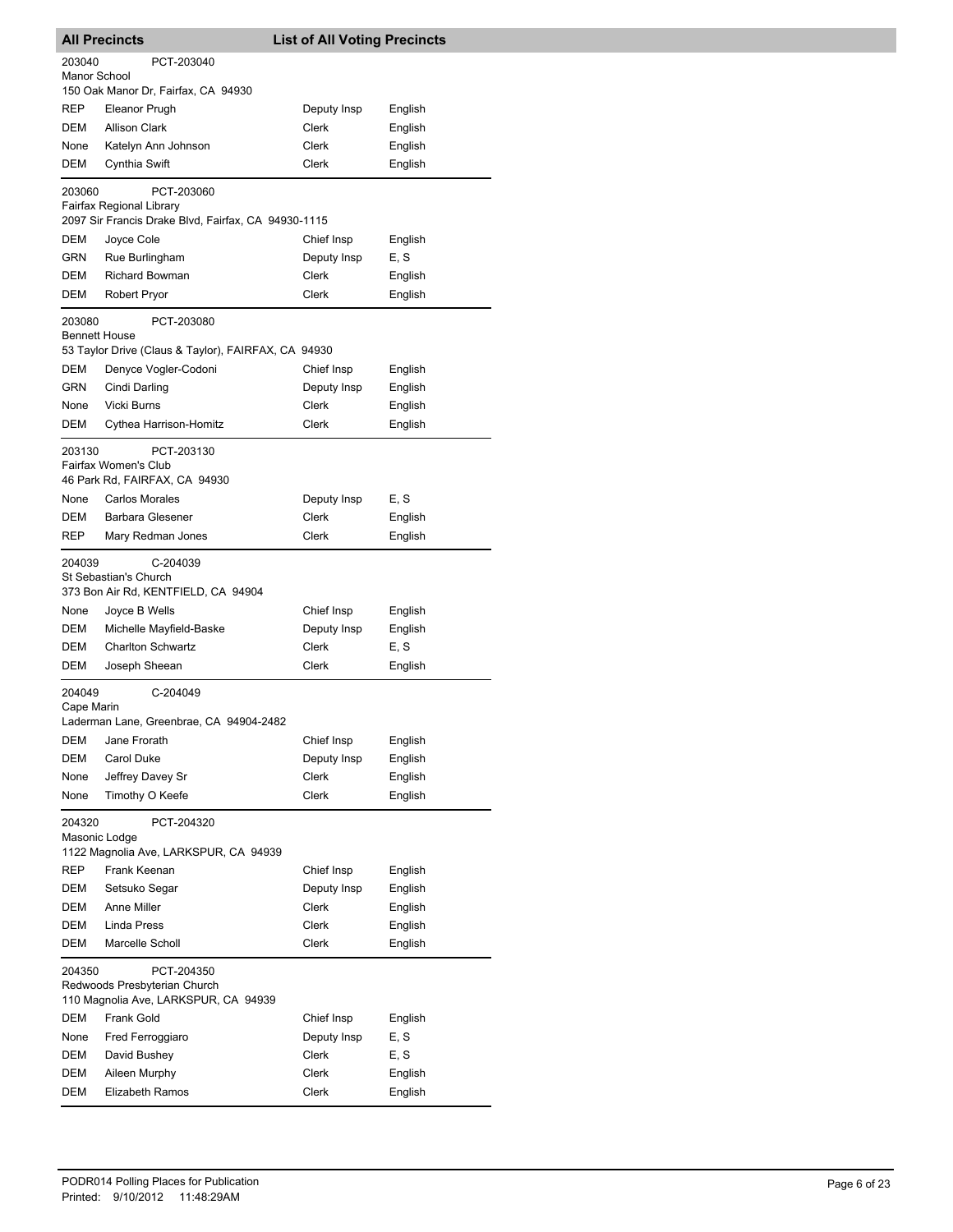| <b>All Precincts</b><br><b>List of All Voting Precincts</b> |                                                                       |                      |                    |
|-------------------------------------------------------------|-----------------------------------------------------------------------|----------------------|--------------------|
| 204390                                                      | PCT-204390                                                            |                      |                    |
| The Tamalpais                                               |                                                                       |                      |                    |
| REP                                                         | 501 Via Casitas, Greenbrae, CA 94904<br>Norman Schoenstein            | Chief Insp           |                    |
| REP                                                         | Geoffrey Jones                                                        | Deputy Insp          | English<br>English |
| <b>REP</b>                                                  | Myrna Encinas Pepper                                                  | Clerk                | E, S               |
| DEM                                                         | Joice Wells                                                           | Clerk                | E, S               |
|                                                             |                                                                       |                      |                    |
| 204400                                                      | PCT-204400<br>Redwoods Presbyterian Church                            |                      |                    |
|                                                             | 110 Magnolia Ave, LARKSPUR, CA 94939                                  |                      |                    |
| DEM                                                         | Deborah Ress                                                          | Deputy Insp          | E, S               |
| REP.                                                        | Kathleen Di Stasio                                                    | Clerk                | English            |
| DEM                                                         | Lawrence Kreshin                                                      | Clerk                | English            |
| 204410                                                      | PCT-204410                                                            |                      |                    |
|                                                             | <b>Larkspur Recreation Department</b>                                 |                      |                    |
|                                                             | 240 Doherty Drive, Larkspur, CA 94939                                 |                      |                    |
| DEM                                                         | Edward Wynne Jr                                                       | Chief Insp           | English            |
| DEM                                                         | Michael Roller                                                        | Deputy Insp          | English            |
| DEM                                                         | <b>Barbe Nover</b>                                                    | Clerk                | English            |
| <b>GRN</b>                                                  | Joel Roller                                                           | Clerk                | English            |
| 204470                                                      | PCT-204470                                                            |                      |                    |
|                                                             | Redwoods Presbyterian Church                                          |                      |                    |
|                                                             | 110 Magnolia Ave, LARKSPUR, CA 94939                                  |                      |                    |
| None<br>DEM                                                 | <b>Cheryl Wheeler</b>                                                 | Deputy Insp<br>Clerk | English            |
| DEM                                                         | Patricia Becker<br>Paul Conroy                                        | Clerk                | English<br>English |
| <b>REP</b>                                                  | <b>Charles Wheeler</b>                                                | Clerk                | English            |
|                                                             |                                                                       |                      |                    |
| 204490<br>Cape Marin                                        | PCT-204490                                                            |                      |                    |
|                                                             | Laderman Lane, Greenbrae, CA 94904-2482                               |                      |                    |
| DEM                                                         | Debora Busse                                                          | Deputy Insp          | E, S               |
| DEM                                                         | Monika Nimeh                                                          | Clerk                | English            |
| <b>GRN</b>                                                  | Michael Wyman                                                         | Clerk                | E, S               |
| 207059                                                      | C-207059                                                              |                      |                    |
| Ross School                                                 |                                                                       |                      |                    |
|                                                             | 9 Lagunitas Rd, Ross, CA 94957                                        |                      |                    |
|                                                             | REP Sally Reed                                                        | Chief Insp           | English            |
| REP                                                         | Marty Bautista                                                        | Deputy Insp          | English            |
| <b>REP</b>                                                  | Elizabeth Brown                                                       | Clerk                | E, S               |
| DEM                                                         | David Johnson                                                         | Clerk                | English            |
| <b>REP</b>                                                  | <b>Shelley Winn</b>                                                   | Clerk                | English            |
| 208069                                                      | C-208069                                                              |                      |                    |
|                                                             | Ross Valley Fire Station #20                                          |                      |                    |
| DEM                                                         | Arroyo & Butterfield Rd, San Anselmo, CA 94960-1262<br>Donald Drotman | Chief Insp           | English            |
| DEM                                                         | Diane Cokely                                                          | Deputy Insp          | English            |
| DEM                                                         | Enid Albedi                                                           | Clerk                | English            |
| None                                                        | <b>Burton Winn</b>                                                    | Clerk                | English            |
| DEM                                                         | Carol Zent                                                            | Clerk                | English            |
|                                                             |                                                                       |                      |                    |
| 208079                                                      | C-208079<br>American Legion Hall                                      |                      |                    |
|                                                             | 120 Veterans Place, San Anselmo, CA 94960                             |                      |                    |
| DEM                                                         | Janet Zeller                                                          | Chief Insp           | English            |
| REP                                                         | Louis Baesel                                                          | Deputy Insp          | English            |
| DEM                                                         | William Coleman                                                       | Clerk                | English            |
| DEM                                                         | Michael Golden                                                        | Clerk                | English            |
| DEM                                                         | Joan Lussier                                                          | Clerk                | English            |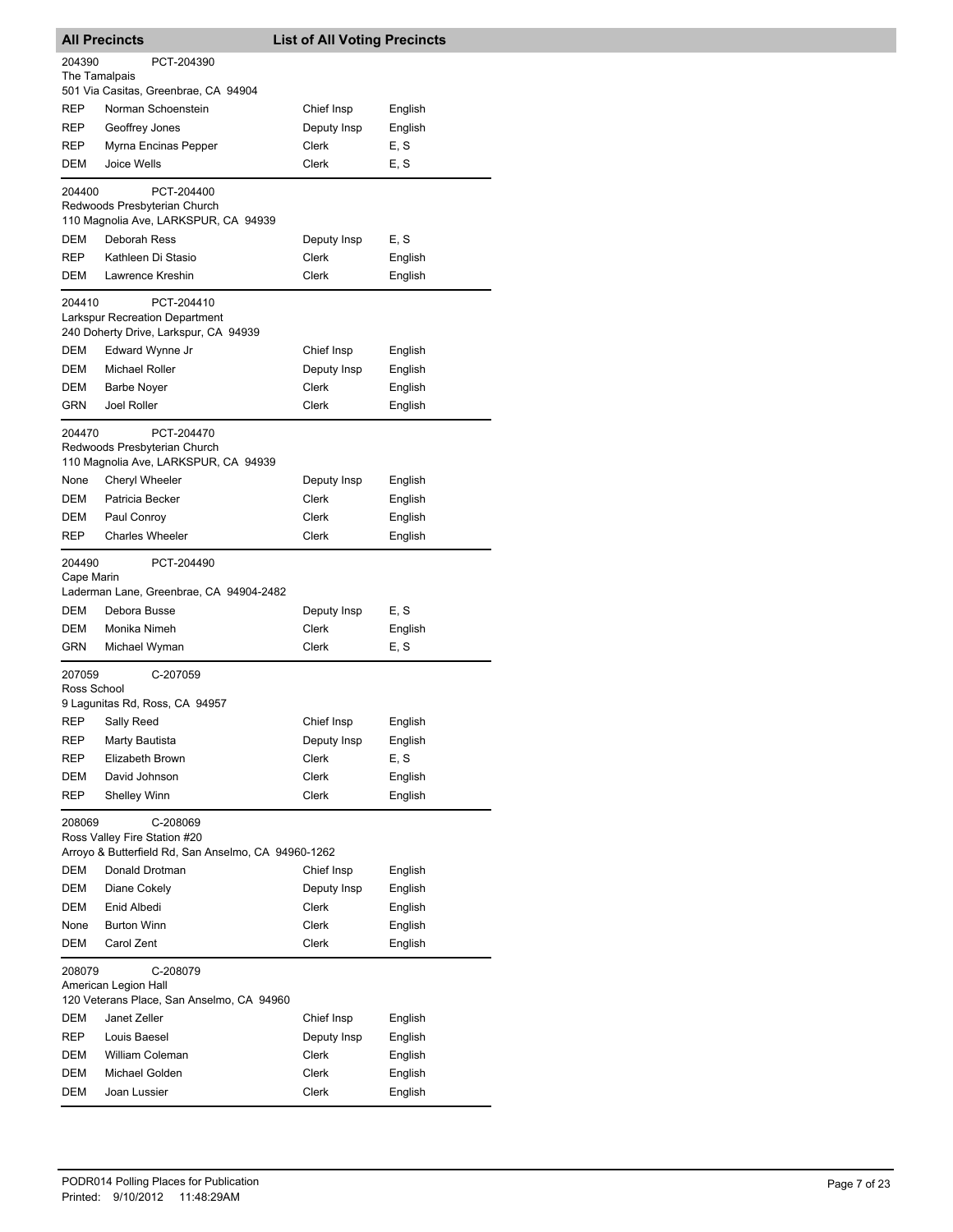| <b>All Precincts</b>                                                                                  |                                                                                                   | <b>List of All Voting Precincts</b> |         |  |
|-------------------------------------------------------------------------------------------------------|---------------------------------------------------------------------------------------------------|-------------------------------------|---------|--|
| 208089                                                                                                | C-208089                                                                                          |                                     |         |  |
|                                                                                                       | American Legion Hall                                                                              |                                     |         |  |
|                                                                                                       | 120 Veterans Place, San Anselmo, CA 94960                                                         |                                     |         |  |
| <b>GRN</b>                                                                                            | Darlene Mc Pherson                                                                                | Deputy Insp                         | English |  |
| DEM                                                                                                   | Cynthia Clements                                                                                  | Clerk                               | English |  |
| DEM                                                                                                   | Karen Flagg                                                                                       | Clerk                               | English |  |
| <b>REP</b>                                                                                            | Margot Havel                                                                                      | Clerk                               | English |  |
| 208100                                                                                                | PCT-208100                                                                                        |                                     |         |  |
|                                                                                                       | Ross Valley Fire Station #20<br>Arroyo & Butterfield Rd, San Anselmo, CA 94960-1262               |                                     |         |  |
| DEM                                                                                                   | <b>Ross Elkins</b>                                                                                | Deputy Insp                         | English |  |
| GRN                                                                                                   | Donna Bjorn                                                                                       | Clerk                               | English |  |
| <b>REP</b>                                                                                            | Andrea Leavitt                                                                                    | Clerk                               | English |  |
| 208160                                                                                                | PCT-208160<br>First Presbyterian Church Of San Anselmo<br>72 Kensington Rd, San Anselmo, CA 94960 |                                     |         |  |
| <b>DEM</b>                                                                                            | <b>Frank Luederitz</b>                                                                            | Chief Insp                          | English |  |
| DEM                                                                                                   | Edie Brennan                                                                                      | Deputy Insp                         | English |  |
| DEM                                                                                                   | John Boudett                                                                                      | Clerk                               | English |  |
| <b>DEM</b>                                                                                            | Marsha Luederitz                                                                                  | Clerk                               | English |  |
| DEM                                                                                                   | Elizabeth McDonald                                                                                | Clerk                               | E, S    |  |
| 208230                                                                                                | PCT-208230<br>American Legion Hall<br>120 Veterans Place, San Anselmo, CA 94960                   |                                     |         |  |
| DEM                                                                                                   | Ora Hatheway                                                                                      | Deputy Insp                         | English |  |
| DEM                                                                                                   | <b>Cornelius Keane</b>                                                                            | Clerk                               | English |  |
| AI                                                                                                    | Bryan Sousa                                                                                       | Clerk                               | English |  |
| 208240                                                                                                | PCT-208240<br>First Presbyterian Church Of San Anselmo<br>72 Kensington Rd, San Anselmo, CA 94960 |                                     |         |  |
| DEM                                                                                                   | Lynda Moore                                                                                       | Deputy Insp                         | English |  |
| None                                                                                                  | <b>Judith Pack</b>                                                                                | Clerk                               | English |  |
| DEM                                                                                                   | Wilma Smith                                                                                       | Clerk                               | English |  |
| 208250                                                                                                | PCT-208250<br>Ross Valley Fire Station #19<br>777 San Anselmo Ave, SAN ANSELMO, CA 94960          |                                     |         |  |
| <b>REP</b>                                                                                            | Cheryl Egan                                                                                       | Chief Insp                          | E, S    |  |
| None                                                                                                  | Mary Lee Bronzo                                                                                   | Deputy Insp                         | English |  |
| REP                                                                                                   | Suzanna Abbott                                                                                    | Clerk                               | English |  |
| DEM                                                                                                   | Susan Alan                                                                                        | Clerk                               | English |  |
| <b>DEM</b><br>208260                                                                                  | Nan Oswald<br>PCT-208260                                                                          | Clerk                               | English |  |
|                                                                                                       | Methodist Church Of San Rafael<br>199 Greenfield Avenue, San Rafael, CA 94901                     |                                     |         |  |
| REP                                                                                                   | Don Magdanz                                                                                       | Chief Insp                          | English |  |
| DEM                                                                                                   | Charles Wynn                                                                                      | Deputy Insp                         | English |  |
| REP                                                                                                   | Gretchen Jackson                                                                                  | Clerk                               | English |  |
| DEM                                                                                                   | <b>Bernard Robinson</b>                                                                           | Clerk                               | English |  |
| 208270<br>PCT-208270<br>Methodist Church Of San Rafael<br>199 Greenfield Avenue, San Rafael, CA 94901 |                                                                                                   |                                     |         |  |
| None                                                                                                  | Kristine Krupp                                                                                    | Deputy Insp                         | English |  |
| REP                                                                                                   | Lester Foote                                                                                      | Clerk                               | English |  |
| DEM                                                                                                   | Sharalee Schwarzbart                                                                              | Clerk                               | English |  |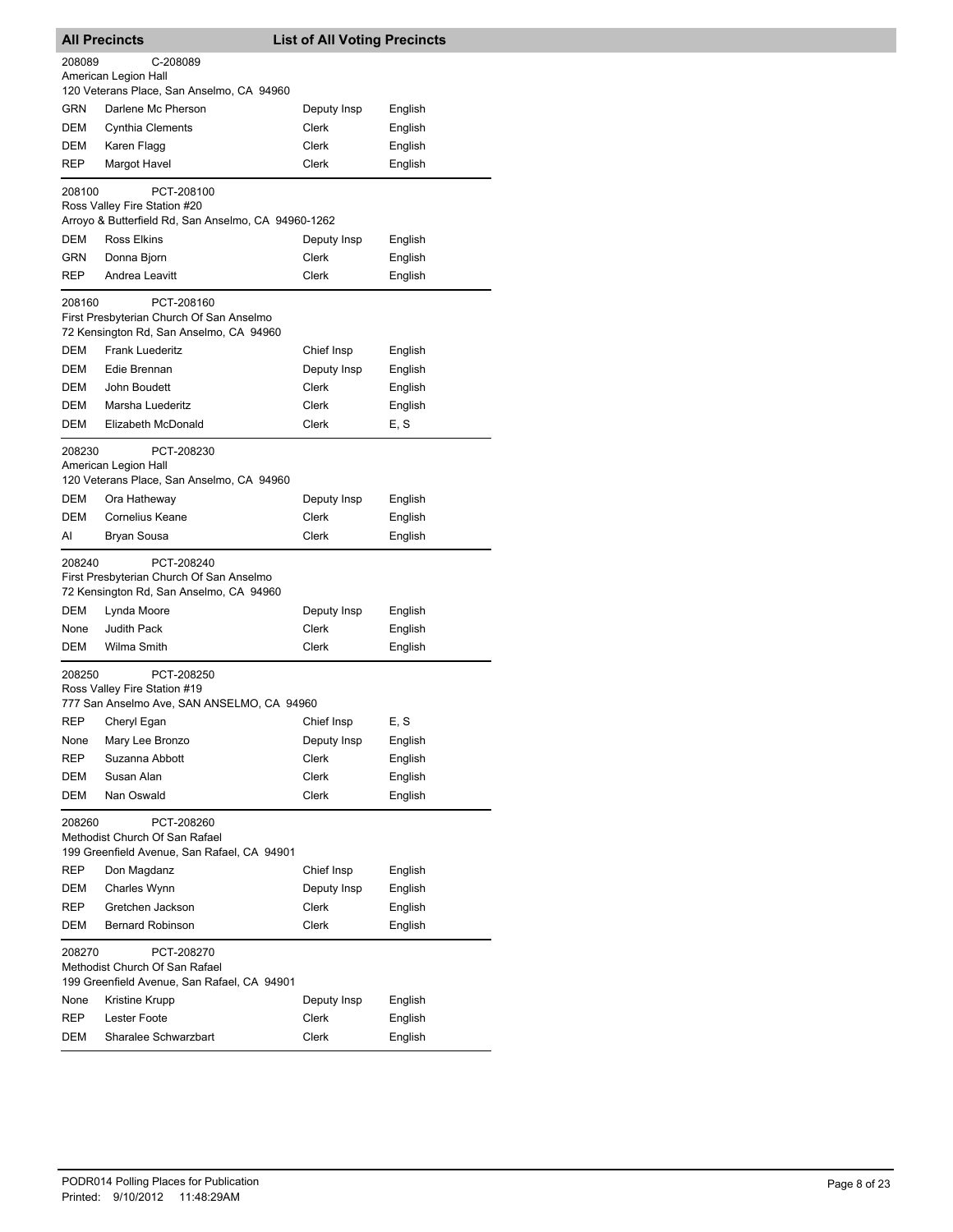| <b>All Precincts</b>   |                                                                                                  | <b>List of All Voting Precincts</b> |                    |  |  |
|------------------------|--------------------------------------------------------------------------------------------------|-------------------------------------|--------------------|--|--|
| 209340                 | PCT-209340<br>San Rafael Community Center<br>618 B St, SAN RAFAEL, CA 94901                      |                                     |                    |  |  |
| DEM                    | William Dagg                                                                                     | Chief Insp                          | English            |  |  |
| <b>DEM</b>             | Claudette Josephson                                                                              | Deputy Insp                         | English            |  |  |
| REP                    | <b>Richard Belch</b>                                                                             | Clerk                               | English            |  |  |
| None                   |                                                                                                  | Clerk                               |                    |  |  |
| None                   | Stephen J Parker<br>Lester Pouncy                                                                | Clerk                               | English<br>English |  |  |
|                        |                                                                                                  |                                     |                    |  |  |
| 209370                 | PCT-209370<br>San Rafael Corporate Center<br>750 Lindaro St, San Rafael, CA 94901-6020           |                                     |                    |  |  |
| <b>DEM</b>             | <b>Charles Herbert</b>                                                                           | Chief Insp                          | English            |  |  |
| None                   | Mary Fran Mc Cluskey                                                                             | Deputy Insp                         | E, S               |  |  |
| REP                    | <b>Candace Rufer</b>                                                                             | Clerk                               | English            |  |  |
| None                   | Amy Seymour                                                                                      | Clerk                               | English            |  |  |
| DEM                    | <b>Philip Sharp</b>                                                                              | Clerk                               | English            |  |  |
|                        |                                                                                                  |                                     |                    |  |  |
| 209380                 | PCT-209380<br>San Rafael Community Center<br>618 B St, SAN RAFAEL, CA 94901                      |                                     |                    |  |  |
| DEM                    | Judith Ann Esler                                                                                 | Deputy Insp                         | E, S               |  |  |
| DEM                    | Regina Carey                                                                                     | <b>Clerk</b>                        | English            |  |  |
| DEM                    | Louis Adelmo Martinez                                                                            | Clerk                               | E, S               |  |  |
| 209440                 | PCT-209440<br>San Rafael Corporate Center<br>750 Lindaro St, San Rafael, CA 94901-6020           |                                     |                    |  |  |
| None                   | <b>Trudi Smith</b>                                                                               | Deputy Insp                         | English            |  |  |
| DEM                    | James Higdon                                                                                     | Clerk                               | English            |  |  |
| DEM                    | Jane Middleton                                                                                   | Clerk                               | English            |  |  |
| 209450                 | PCT-209450<br>San Rafael Corporate Center<br>750 Lindaro St, San Rafael, CA 94901-6020           |                                     |                    |  |  |
| DEM                    | Aline O Brien                                                                                    | Deputy Insp                         | English            |  |  |
| DEM                    | Susan Erin                                                                                       | Clerk                               | English            |  |  |
| REP                    | <b>Robert Gray</b>                                                                               | <b>Clerk</b>                        | English            |  |  |
| 212020                 | PCT-212020<br>Sleepy Hollow Homes Association<br>1317 Butterfield Rd, San Anselmo, CA 94960-1055 |                                     |                    |  |  |
| REP                    | Susan Nelson                                                                                     | Deputy Insp                         | English            |  |  |
| REP                    | Anna Balopoulos                                                                                  | <b>Clerk</b>                        | English            |  |  |
| <b>DEM</b>             | Anne Glasscock                                                                                   | Clerk                               | English            |  |  |
| None                   | Mary Noonan                                                                                      | Clerk                               | English            |  |  |
| 212099                 | C-212099<br>Sleepy Hollow Homes Association<br>1317 Butterfield Rd, San Anselmo, CA 94960-1055   |                                     |                    |  |  |
| REP                    | Constance Berto                                                                                  | Chief Insp                          | E, S               |  |  |
| REP                    | Patricia Ehrhart                                                                                 | Deputy Insp                         | English            |  |  |
| None                   | Joan Jacks                                                                                       | <b>Clerk</b>                        | English            |  |  |
| REP                    | Audrey La Belle                                                                                  | Clerk                               | English            |  |  |
| DEM                    | Ann Raab                                                                                         | Clerk                               | English            |  |  |
| 212109<br>Manor School | C-212109<br>150 Oak Manor Dr, Fairfax, CA 94930                                                  |                                     |                    |  |  |
| DEM                    | Barbara Coler                                                                                    | Chief Insp                          | English            |  |  |
| REP                    | Allison Puglisi                                                                                  | Deputy Insp                         | English            |  |  |
|                        | Mirabai Collamore                                                                                | Clerk                               | English            |  |  |
| DEM                    | Adell Freeman                                                                                    | Clerk                               | E, S               |  |  |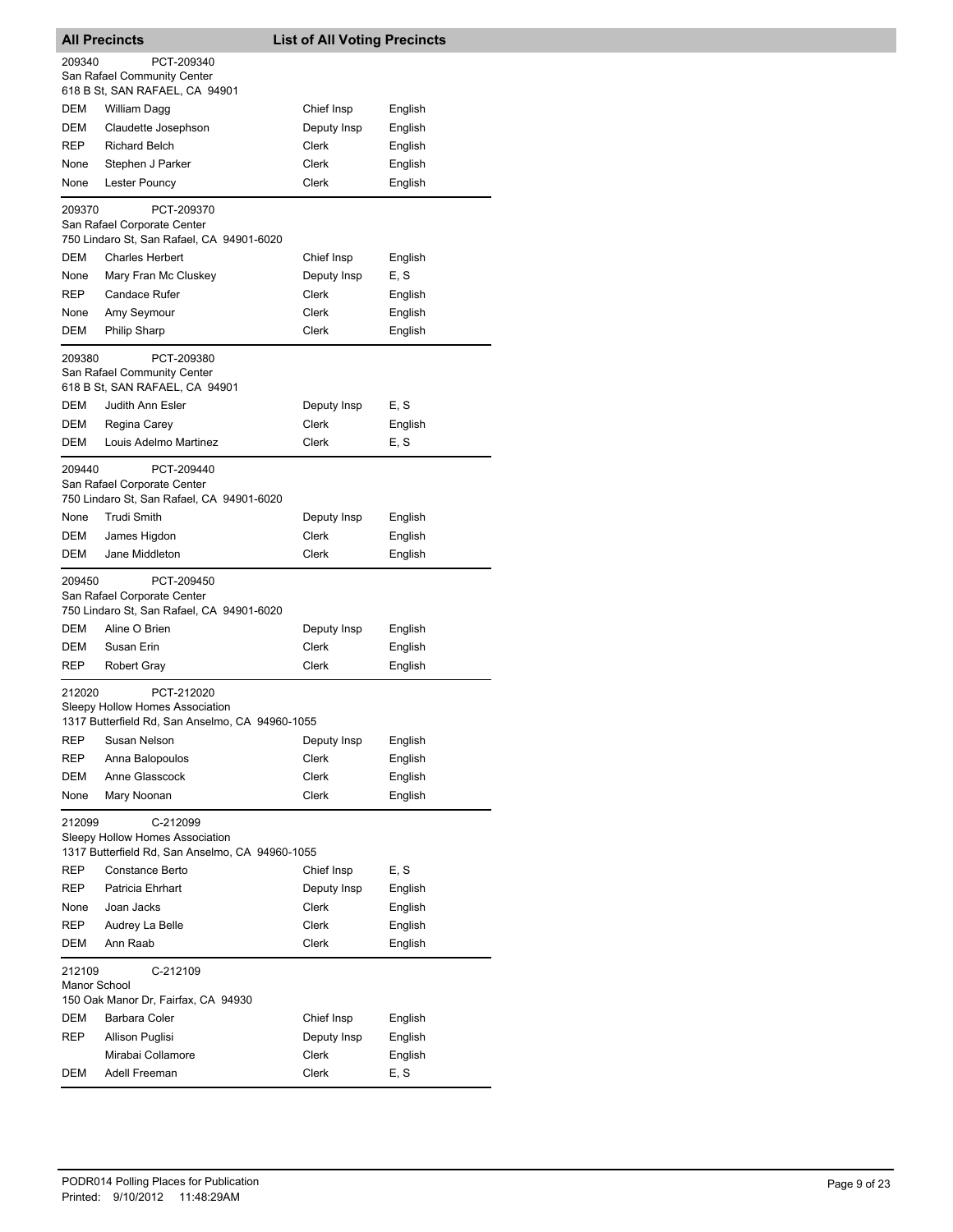| <b>All Precincts</b>  |                                                                            | <b>List of All Voting Precincts</b> |                    |
|-----------------------|----------------------------------------------------------------------------|-------------------------------------|--------------------|
| 212119                | C-212119                                                                   |                                     |                    |
|                       | Anthony Bacich School<br>699 Sir Francis Drake Blvd., KENTFIELD, CA 94904  |                                     |                    |
| DEM                   | James Shaw                                                                 | Chief Insp                          | English            |
| None                  | Alan Maurice Farnham                                                       | Deputy Insp                         | English            |
| DEM                   | Joan Katkov                                                                | Clerk                               | English            |
| DEM                   | Bonnie Keenan                                                              | Clerk                               | English            |
| DEM                   | Nick Shryock                                                               | Clerk                               | English            |
| 212129                | C-212129                                                                   |                                     |                    |
|                       | St Sebastian's Church                                                      |                                     |                    |
|                       | 373 Bon Air Rd, KENTFIELD, CA 94904                                        |                                     |                    |
| DEM                   | Jean Musgrave                                                              | Deputy Insp                         | English            |
| REP                   | <b>Ruth Baney</b>                                                          | Clerk                               | English            |
| DEM                   | Milton Mc Gowan                                                            | Clerk                               | English            |
| DEM                   | Renee Ruttiman                                                             | Clerk                               | English            |
| 212290                | PCT-212290                                                                 |                                     |                    |
|                       | Masonic Lodge                                                              |                                     |                    |
| <b>DEM</b>            | 1122 Magnolia Ave, LARKSPUR, CA 94939<br>Peter Mellini                     |                                     |                    |
| DEM                   | Carolyn Burkey                                                             | Deputy Insp<br>Clerk                | English<br>English |
| <b>REP</b>            | <b>Alice Thomas</b>                                                        | Clerk                               | English            |
|                       |                                                                            |                                     |                    |
| 212300                | PCT-212300                                                                 |                                     |                    |
|                       | Kentfield Fire Station<br>1004 Sir Francis Drake Blvd, KENTFIELD, CA 94904 |                                     |                    |
| PF                    | <b>Robert Richard</b>                                                      | Chief Insp                          | English            |
| None                  | Nancy Faber                                                                | Deputy Insp                         | English            |
| None                  | Andrew Standaert                                                           | Clerk                               | English            |
| DEM                   | <b>Brittany Strader</b>                                                    | Clerk                               | E, S               |
|                       |                                                                            |                                     |                    |
| 212310                | PCT-212310<br>Masonic Lodge                                                |                                     |                    |
|                       | 1122 Magnolia Ave, LARKSPUR, CA 94939                                      |                                     |                    |
| <b>REP</b>            | Joanne Keenan                                                              | Deputy Insp                         | English            |
| DEM                   | Sireah Mc Neill                                                            | Clerk                               | English            |
| DEM                   | Joyce Miley                                                                | Clerk                               | English            |
| 301450                | PCT-301450                                                                 |                                     |                    |
|                       | <b>Belvedere Community Center</b>                                          |                                     |                    |
|                       | Community Road, Belvedere, CA 94920                                        |                                     |                    |
| DEM                   | Robert Flynn                                                               | Chief Insp                          | English            |
| DEM                   | Karen Brown                                                                | Deputy Insp                         | English            |
| DEM                   | <b>Constance Callerame</b>                                                 | Clerk                               | English            |
| 301530                | PCT-301530                                                                 |                                     |                    |
|                       | <b>Belvedere Community Center</b>                                          |                                     |                    |
|                       | Community Road, Belvedere, CA 94920                                        |                                     |                    |
| None                  | John Carapiet                                                              | Deputy Insp                         | English            |
| None                  | <b>Charles Reite</b>                                                       | Clerk                               | English            |
| 305010                | PCT-305010                                                                 |                                     |                    |
|                       | Our Lady Of Mt Carmel Church<br>3 Oakdale Ave, MILL VALLEY, CA 94941       |                                     |                    |
| DEM                   | <b>Milton Weiss</b>                                                        | Chief Insp                          | English            |
| DEM                   | Zoe Borkowski                                                              | Clerk                               | English            |
| DEM                   | Amy Gage                                                                   | Clerk                               | E, S               |
| AI                    | Scott Watterworth                                                          | Clerk                               | English            |
|                       |                                                                            |                                     |                    |
| 305019<br>Park School | C-305019                                                                   |                                     |                    |
|                       | 360 E. Blithedale Ave, Mill Valley, CA 94941-2140                          |                                     |                    |
| REP                   | Barbara Morgan                                                             | Chief Insp                          | English            |
| None                  | Margaret Jett                                                              | Deputy Insp                         | English            |
| DEM                   | <b>Connaitre Chateaubriant</b>                                             | Clerk                               | English            |
| DEM                   | <b>Martin Russell</b>                                                      | Clerk                               | English            |
| DEM                   | Jody Sherman                                                               | Clerk                               | English            |

-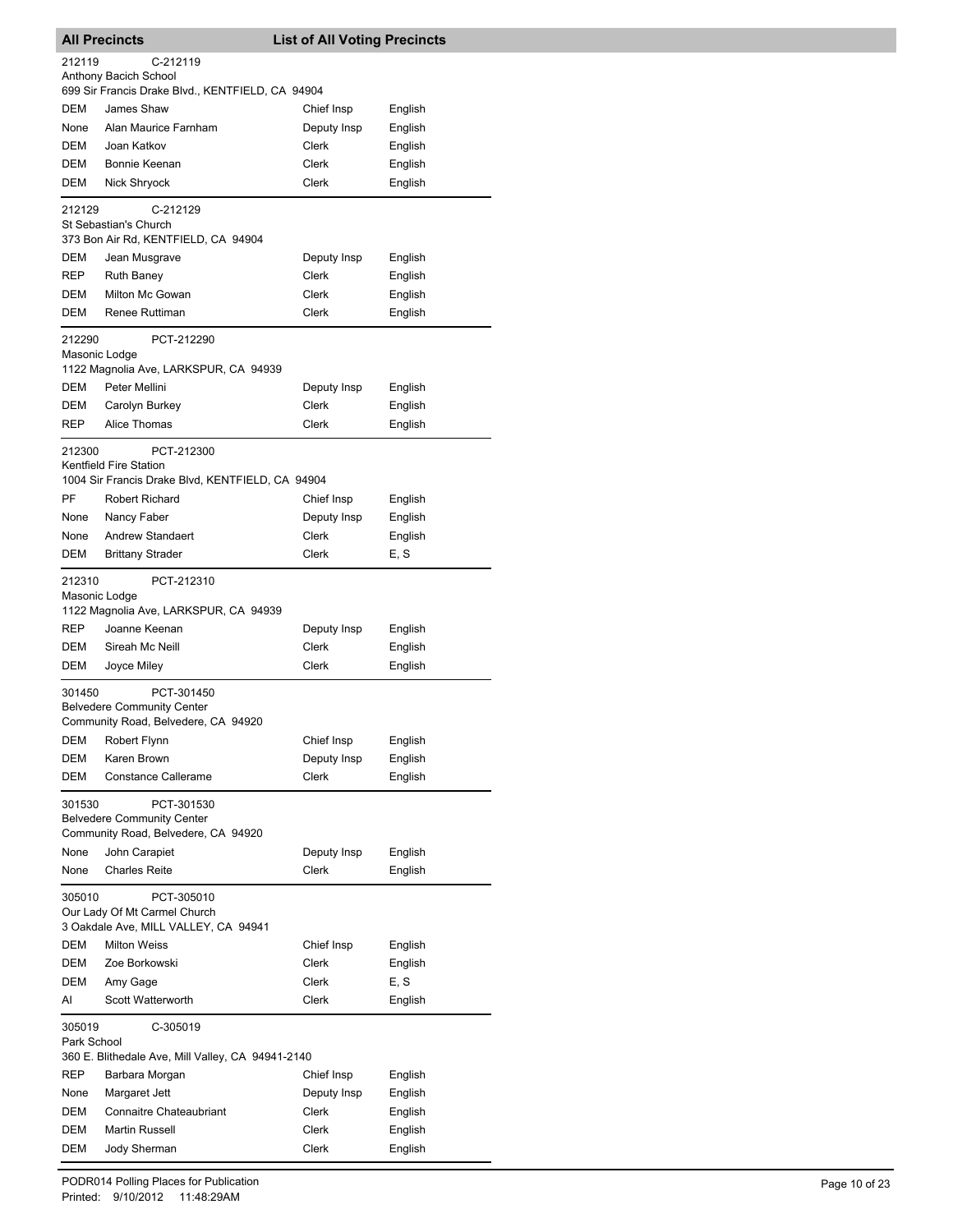| <b>All Precincts</b> |                                                                                                           | <b>List of All Voting Precincts</b> |         |  |
|----------------------|-----------------------------------------------------------------------------------------------------------|-------------------------------------|---------|--|
| 305020               | PCT-305020<br>Our Lady Of Mt Carmel Church<br>3 Oakdale Ave, MILL VALLEY, CA 94941                        |                                     |         |  |
| REP                  | <b>Terry Graham</b>                                                                                       | Clerk                               | E, S    |  |
| DEM                  | <b>Rob Rowlands</b>                                                                                       | Clerk                               | English |  |
|                      |                                                                                                           |                                     |         |  |
| 305029               | C-305029<br>Mill Valley Community Ctr<br>180 Camino Alto, Mill Valley, CA 94941-4603                      |                                     |         |  |
| DEM                  | John Eagan                                                                                                | Chief Insp                          | English |  |
| DEM                  | Morgan Smith                                                                                              | Deputy Insp                         | English |  |
| DEM                  | Lynn Breger                                                                                               | Clerk                               | English |  |
| <b>DEM</b>           | Marsha Price                                                                                              | Clerk                               | English |  |
| None                 | Cheryl Rice                                                                                               | Clerk                               | English |  |
| 305030               | PCT-305030<br>Episcopal Church Of Our Savior<br>10 Old Mill St, MILL VALLEY, CA 94941                     |                                     |         |  |
| DEM                  | <b>Frances Wolff</b>                                                                                      | Chief Insp                          | English |  |
| None                 | <b>Gail Connolly</b>                                                                                      | Deputy Insp                         | English |  |
| DEM                  | Debora Babe                                                                                               | Clerk                               | English |  |
| DEM                  | Jonathan Ellis                                                                                            | Clerk                               | E, S    |  |
| DEM                  | Susan Hughes                                                                                              | Clerk                               | English |  |
| 305039<br><b>REP</b> | C-305039<br>Mill Valley Community Ctr<br>180 Camino Alto, Mill Valley, CA 94941-4603<br>Elinor Franchetti | Deputy Insp                         | English |  |
| DEM                  | Mary Bizzarri                                                                                             | Clerk                               | English |  |
| REP                  | Ursula Kerr                                                                                               | Clerk                               | English |  |
| DEM                  | Masumeh Sharifi                                                                                           | Clerk                               | English |  |
| 305040<br>REP        | PCT-305040<br>Episcopal Church Of Our Savior<br>10 Old Mill St, MILL VALLEY, CA 94941<br>Ronald Schafer   | Deputy Insp                         | English |  |
| DEM                  | Rebecca Chenoweth                                                                                         | Clerk                               | English |  |
| None                 | Marsha Gaytan                                                                                             | Clerk                               | E, S    |  |
| 305049               | C-305049                                                                                                  |                                     |         |  |
| The Redwoods         |                                                                                                           |                                     |         |  |
| REP                  | 40 Camino Alto, MILL VALLEY, CA 94941<br>Robert Gonzalez                                                  | Chief Insp                          | English |  |
| DEM                  | Amy Andrews                                                                                               | Deputy Insp                         | English |  |
| DEM                  | Maggi Nicholson                                                                                           | Deputy Insp                         | English |  |
| DEM                  | Genevieve Sorensen                                                                                        | Clerk                               | English |  |
| REP                  | Martin Speno                                                                                              | Clerk                               | E, S    |  |
| 305050               | PCT-305050<br>Mill Valley City Hall<br>26 Corte Madera Ave, MILL VALLEY, CA 94941                         |                                     |         |  |
| DEM                  | David Pittle                                                                                              | Chief Insp                          | E, S    |  |
| DEM                  | Robert Badger                                                                                             | Clerk                               | English |  |
| DEM                  | Margaret Hills                                                                                            | Clerk                               | English |  |
| 305070               | PCT-305070<br>Park School<br>360 E. Blithedale Ave, Mill Valley, CA 94941-2140                            |                                     |         |  |
| DEM                  | Sandra Lamke                                                                                              | Deputy Insp                         | English |  |
| DEM                  | Donna Carrillo                                                                                            | Clerk                               | English |  |
| REP                  | John Haight                                                                                               | Clerk                               | English |  |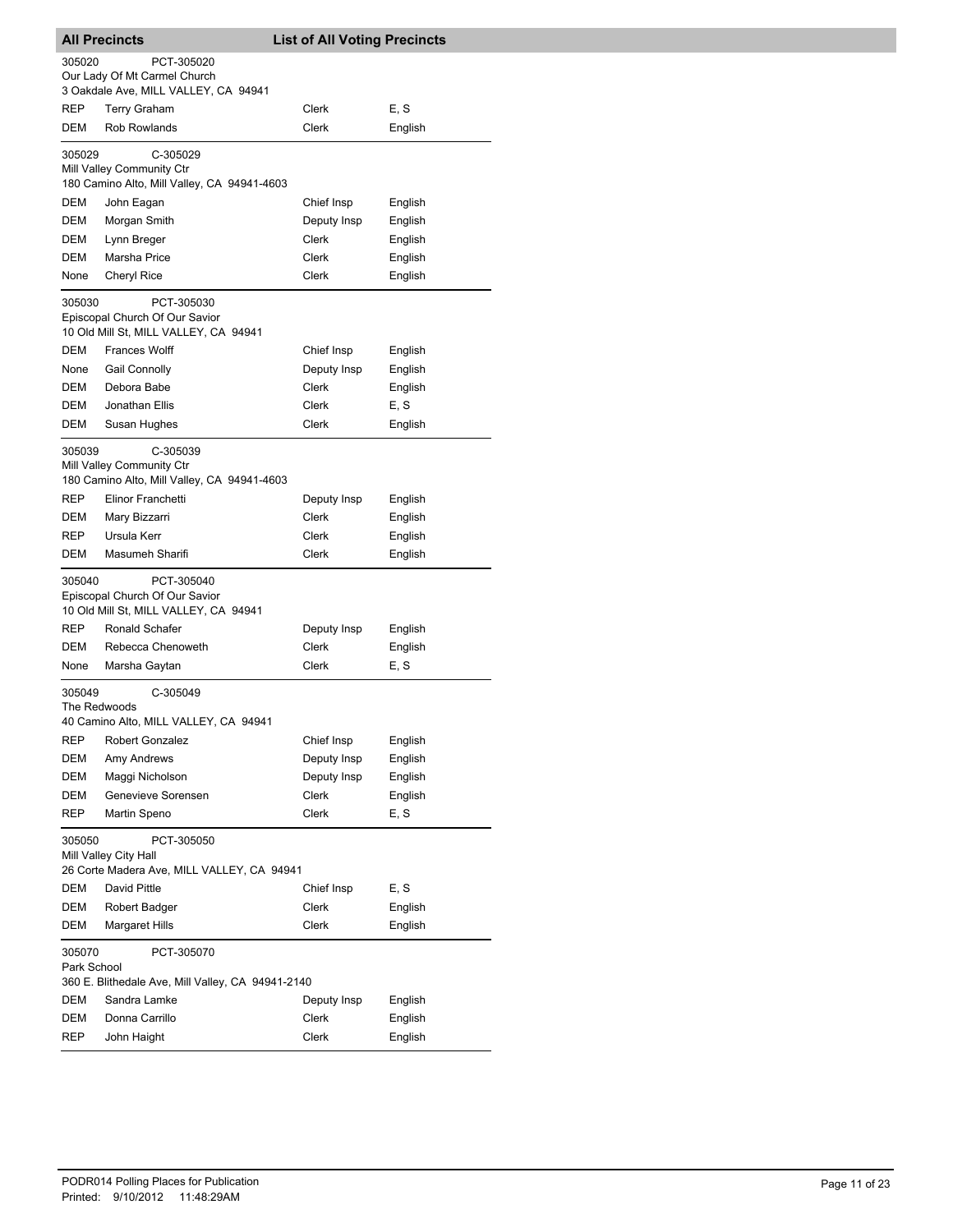|                                  | <b>All Precincts</b>                                                                          | <b>List of All Voting Precincts</b> |                    |
|----------------------------------|-----------------------------------------------------------------------------------------------|-------------------------------------|--------------------|
| 305080<br>Park School            | PCT-305080                                                                                    |                                     |                    |
|                                  | 360 E. Blithedale Ave, Mill Valley, CA 94941-2140                                             |                                     |                    |
| REP                              | Carolyn Heyder                                                                                | Deputy Insp                         | English            |
| <b>DEM</b>                       | Lawrence Anderson                                                                             | Clerk                               | E, S               |
| DEM                              | Jerome Kirkpatrick                                                                            | Clerk                               | English            |
| REP                              | Sally Simpson                                                                                 | Clerk                               | English            |
| 310059                           | C-310059<br>Sausalito City Hall                                                               |                                     |                    |
|                                  | 420 Litho Street, SAUSALITO, CA 94965                                                         |                                     |                    |
| DEM                              | Annelouise Elkington                                                                          | Chief Insp                          | English            |
| REP                              | <b>Carlys Phillips</b>                                                                        | Deputy Insp                         | English            |
| REP                              | <b>Charles Donald</b>                                                                         | Clerk                               | English            |
| REP                              | Patricia Finnegan                                                                             | Clerk                               | English            |
|                                  | Molly O'Lone                                                                                  | Clerk                               | E, S               |
| 310310                           | PCT-310310<br>Sausalito City Hall<br>420 Litho Street, SAUSALITO, CA 94965                    |                                     |                    |
| DEM                              | Linda Agapekian                                                                               | Deputy Insp                         | E, S               |
| None                             | Mark Joseph Hagan                                                                             | Clerk                               | English            |
| DEM                              | Louise Illes                                                                                  | Clerk                               | English            |
| 310320                           | PCT-310320<br>Sausalito Women's Club<br>120 Central Ave, Sausalito, CA 94965                  |                                     |                    |
| DEM                              | Louise Dzimian                                                                                | Chief Insp                          | English            |
| DEM                              | Aaron Falkenbach                                                                              | Deputy Insp                         | English            |
| DEM                              | Robin Halpern                                                                                 | Clerk                               | E, S               |
| DEM                              | Joseph Jeremy                                                                                 | Clerk                               | English            |
| 310360<br>DEM                    | PCT-310360<br>Sausalito Women's Club<br>120 Central Ave, Sausalito, CA 94965<br>Marina Troost | Deputy Insp                         | E, S               |
| None                             | Prabha Jhamb                                                                                  | Clerk                               | English            |
| <b>REP</b>                       | Jenevieve Williamson                                                                          | Clerk                               | English            |
| 310410                           | PCT-310410<br>Star Of Sea Catholic Church<br>180 Harrison Ave, Sausalito, CA 94965            |                                     |                    |
| REP                              | Marie Farley                                                                                  | Chief Insp                          | English            |
| REP                              | Jean Comerford                                                                                | Deputy Insp                         | English            |
| Al                               | Mary Christman-Phelps                                                                         | Clerk                               | English            |
| DEM                              | Alan Levinson                                                                                 | <b>Clerk</b>                        | English            |
| 311079<br><b>Bel Aire School</b> | C-311079<br>277 Karen Way, TIBURON, CA 94920                                                  |                                     |                    |
| REP                              | <b>Walter Strakosch</b>                                                                       | Chief Insp                          | English            |
| REP                              | Mary Bowles                                                                                   | Deputy Insp                         | English            |
| DEM                              | Lucy Arias                                                                                    | Clerk                               | E, S               |
| DEM                              | Aviva Shane                                                                                   | Clerk                               | English            |
| DEM                              | <b>Ruth Stotter</b>                                                                           | Clerk                               | English            |
| 311089                           | C-311089<br>Tiburon Town Hall                                                                 |                                     |                    |
|                                  | 1505 Tiburon Blvd, Tiburon, CA 94920                                                          |                                     |                    |
| DEM<br>Al                        | <b>Richard Park</b><br>Sandra Macleod White                                                   | Chief Insp<br>Deputy Insp           | English            |
| None                             | I Erika Brooks                                                                                | Clerk                               | English<br>English |
| None                             | Elizabeth De Tomasi                                                                           | Clerk                               | English            |
| DEM                              | Ronald Skellenger                                                                             | Clerk                               | English            |
|                                  |                                                                                               |                                     |                    |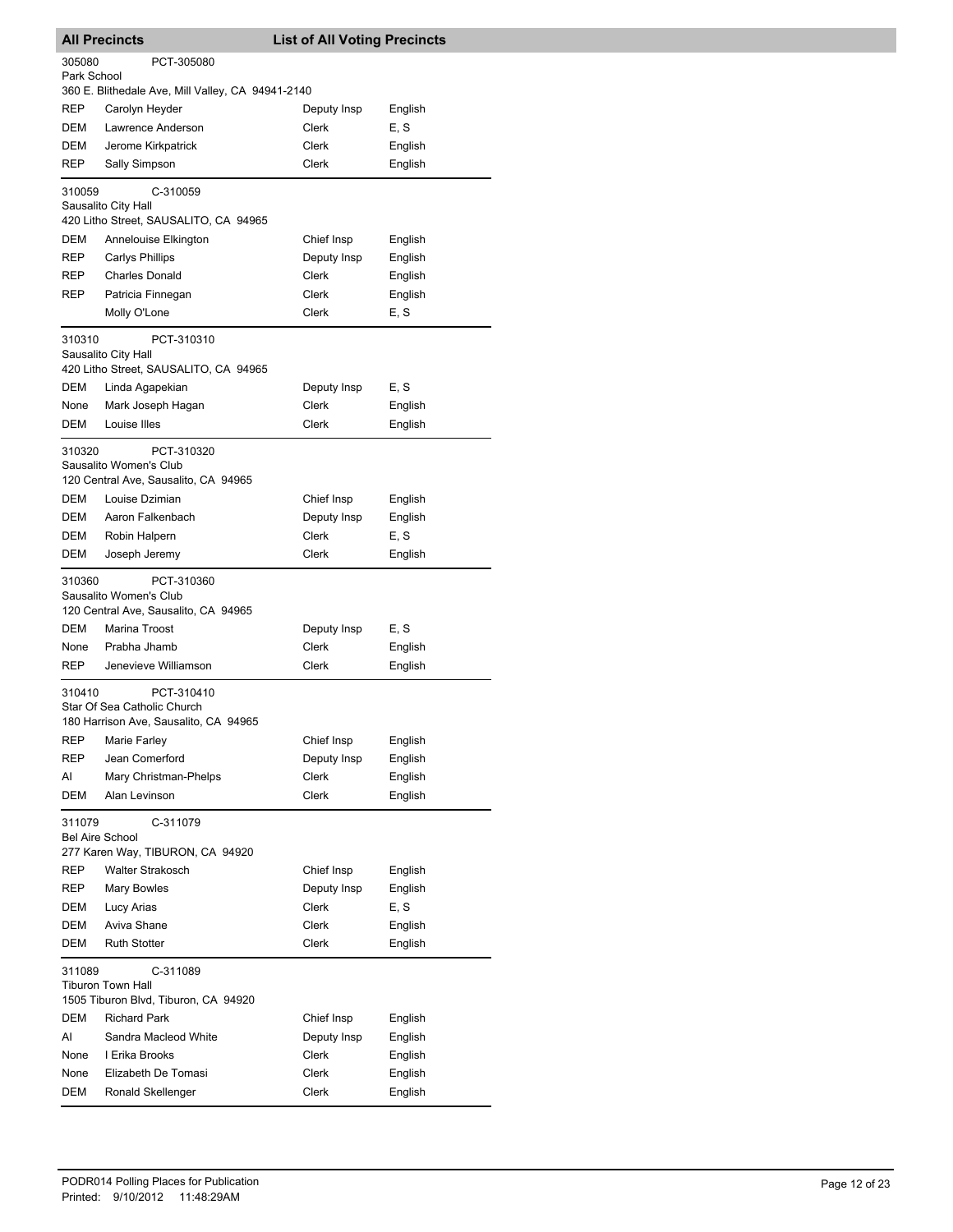|                                                                                             | <b>All Precincts</b>                                                              | <b>List of All Voting Precincts</b> |                    |  |
|---------------------------------------------------------------------------------------------|-----------------------------------------------------------------------------------|-------------------------------------|--------------------|--|
| 311099                                                                                      | C-311099                                                                          |                                     |                    |  |
|                                                                                             | <b>Tiburon Town Hall</b><br>1505 Tiburon Blvd, Tiburon, CA 94920                  |                                     |                    |  |
| DEM                                                                                         | Patricia Rinere                                                                   | Deputy Insp                         | English            |  |
| DEM                                                                                         | Ruth Churchill                                                                    | Clerk                               | English            |  |
| REP                                                                                         | Florence Eder                                                                     | Clerk                               | English            |  |
| DEM                                                                                         | Lawrence Stotter                                                                  | Clerk                               | English            |  |
| 311440                                                                                      | PCT-311440                                                                        |                                     |                    |  |
| Del Mar School                                                                              | 105 Avenida Miraflores, Tiburon, CA 94920                                         |                                     |                    |  |
| DEM                                                                                         | Arnold Gallegos                                                                   | Chief Insp                          | E, S               |  |
| DEM                                                                                         | Mary Christiansen                                                                 | Deputy Insp                         | English            |  |
| None                                                                                        | Pierre Blais                                                                      | Clerk                               | English            |  |
| REP                                                                                         | <b>Sharon Terrill</b>                                                             | Clerk                               | English            |  |
| 311510<br>Del Mar School                                                                    | PCT-311510<br>105 Avenida Miraflores, Tiburon, CA 94920                           |                                     |                    |  |
| DEM                                                                                         | John Hermansky                                                                    | Deputy Insp                         | English            |  |
| DEM                                                                                         | <b>Marvin Mars</b>                                                                | <b>Clerk</b>                        | English            |  |
|                                                                                             |                                                                                   |                                     |                    |  |
| 311520<br>Del Mar School                                                                    | PCT-311520                                                                        |                                     |                    |  |
| <b>DEM</b>                                                                                  | 105 Avenida Miraflores, Tiburon, CA 94920<br><b>Gregory Arkus</b>                 | Clerk                               | English            |  |
| None                                                                                        | Savina Foglia                                                                     | Clerk                               | E, S               |  |
| None                                                                                        | Margot Geitheim                                                                   | Clerk                               | English            |  |
|                                                                                             |                                                                                   |                                     |                    |  |
| 312109                                                                                      | C-312109<br>Marin Amateur Radio Club<br>27 Shell Rd, MILL VALLEY, CA 94941        |                                     |                    |  |
| DEM                                                                                         | Alan Hersh                                                                        | Chief Insp                          | English            |  |
| DEM                                                                                         | Edward William Tuescher Jr                                                        | Deputy Insp                         | English            |  |
| DEM                                                                                         | Dolores Black                                                                     | Clerk                               | E, S               |  |
| REP                                                                                         | Mary Wood                                                                         | Clerk                               | E, S               |  |
| 312119                                                                                      | C-312119<br>Tam Valley Community Ctr<br>203 Marin Ave, Mill Valley, CA 94941-4068 |                                     |                    |  |
| DEM                                                                                         | Lynn Eichinger                                                                    | Chief Insp                          | English            |  |
| DEM                                                                                         | Joann Mannion                                                                     | Deputy Insp                         | English            |  |
| REP                                                                                         | Donald Potter                                                                     | Clerk                               | English            |  |
| DEM                                                                                         | Jon Snyder                                                                        | Clerk                               | English            |  |
| DEM                                                                                         | Sheila Whittle                                                                    | Clerk                               | English            |  |
| 312129                                                                                      | C-312129<br>Almonte Improvement Club                                              |                                     |                    |  |
|                                                                                             | Almonte & Wisteria Way, Mill Valley, CA 94941-4138                                |                                     |                    |  |
| <b>REP</b>                                                                                  | David Porter Jones                                                                | Chief Insp                          | English            |  |
| DEM                                                                                         | Jerry L Davia                                                                     | Deputy Insp                         | English            |  |
| DEM<br>None                                                                                 | <b>Frank Smith</b><br>Eric Stout                                                  | Clerk<br>Clerk                      | English<br>English |  |
|                                                                                             |                                                                                   |                                     |                    |  |
| C-312139<br>312139<br>Tam Valley Community Ctr<br>203 Marin Ave, Mill Valley, CA 94941-4068 |                                                                                   |                                     |                    |  |
| DEM                                                                                         | James Adams                                                                       | Deputy Insp                         | English            |  |
| REP                                                                                         | <b>Byron Fox</b>                                                                  | Clerk                               | English            |  |
| REP                                                                                         | Michael Maguire                                                                   | Clerk                               | English            |  |
| C-312149<br>312149<br>Tam Valley Community Ctr<br>203 Marin Ave, Mill Valley, CA 94941-4068 |                                                                                   |                                     |                    |  |
| DEM                                                                                         | Douglas Black                                                                     | Deputy Insp                         | English            |  |
| None                                                                                        | Eileen Duane                                                                      | Clerk                               | English            |  |
| REP                                                                                         | Marilyn Sugimura                                                                  | Clerk                               | English            |  |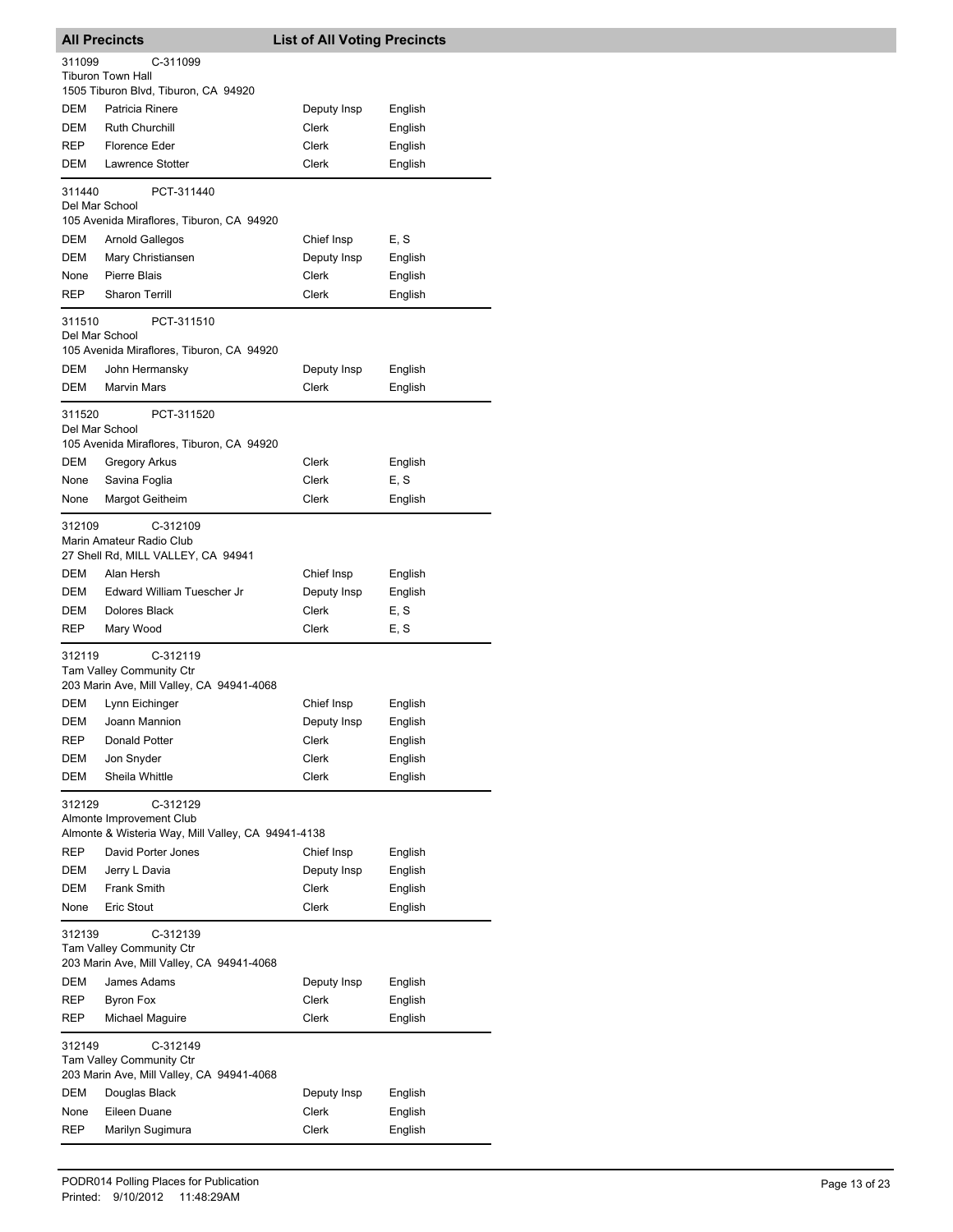|                                                                                               | <b>All Precincts</b>                                                                     | <b>List of All Voting Precincts</b> |         |  |
|-----------------------------------------------------------------------------------------------|------------------------------------------------------------------------------------------|-------------------------------------|---------|--|
| 312159                                                                                        | C-312159<br>Marquerita C. Johnson Senior Center<br>640 Drake Ave, Marin City, CA 94965   |                                     |         |  |
| DEM                                                                                           | Dodie Goldberg                                                                           | Chief Insp                          | English |  |
| DEM                                                                                           | Peter Whittlesey                                                                         | Deputy Insp                         | E, S    |  |
| DEM                                                                                           | Donald Haaga                                                                             | Clerk                               | English |  |
| DEM                                                                                           | <b>Monica Merkins</b>                                                                    | Clerk                               | E, S    |  |
| 312169                                                                                        | C-312169<br>Marquerita C. Johnson Senior Center                                          |                                     |         |  |
|                                                                                               | 640 Drake Ave, Marin City, CA 94965                                                      |                                     |         |  |
| <b>DEM</b>                                                                                    | Ava Tate                                                                                 | Deputy Insp                         | English |  |
| DEM                                                                                           | Tamara Harris                                                                            | Clerk                               | English |  |
| <b>DEM</b>                                                                                    | Sheryl Mathis                                                                            | Clerk                               | English |  |
| <b>GRN</b>                                                                                    | Eric Overholt                                                                            | Clerk                               | English |  |
| 312179                                                                                        | C-312179<br><b>Tiburon Baptist Church</b><br>445 Greenwood Beach Rd, TIBURON, CA 94920   |                                     |         |  |
| DEM                                                                                           | Susan Schmidt                                                                            | Chief Insp                          | English |  |
| <b>DEM</b>                                                                                    | John Driscoll                                                                            | <b>Clerk</b>                        | English |  |
| DEM                                                                                           | <b>Traute Eckersdorff</b>                                                                | Clerk                               | English |  |
| 312180                                                                                        | PCT-312180<br>Almonte Improvement Club                                                   |                                     |         |  |
|                                                                                               | Almonte & Wisteria Way, Mill Valley, CA 94941-4138                                       |                                     |         |  |
| DEM                                                                                           | Karen Marx                                                                               | Deputy Insp                         | English |  |
| DEM                                                                                           | Joan Busby                                                                               | Clerk                               | English |  |
| <b>REP</b>                                                                                    | Fredericka Cobey                                                                         | Clerk                               | English |  |
| 312189                                                                                        | C-312189<br>So Marin Fire Protection Dist<br>308 Reed Blvd, MILL VALLEY, CA 94941        |                                     |         |  |
| DEM                                                                                           | Elizabeth Bikle                                                                          | Chief Insp                          | English |  |
| DEM                                                                                           | Barbara Galyen                                                                           | Deputy Insp                         | English |  |
| None                                                                                          | Dorothy Bray                                                                             | Clerk                               | English |  |
| AI                                                                                            | <b>Bette Stone</b>                                                                       | Clerk                               | English |  |
| 312199<br><b>Bel Aire School</b>                                                              | C-312199                                                                                 |                                     |         |  |
|                                                                                               | 277 Karen Way, TIBURON, CA 94920                                                         |                                     |         |  |
| DEM                                                                                           | Nita Winter                                                                              | Deputy Insp                         | English |  |
| None                                                                                          | <b>Claude Chambers</b>                                                                   | Clerk                               | English |  |
| None                                                                                          | Barbara Reitebach                                                                        | Clerk                               | English |  |
| 312370                                                                                        | PCT-312370<br><b>Tiburon Baptist Church</b><br>445 Greenwood Beach Rd, TIBURON, CA 94920 |                                     |         |  |
| None                                                                                          | Marcia Felton                                                                            | Deputy Insp                         | English |  |
| DEM                                                                                           | Susan Browne                                                                             | Clerk                               | E, S    |  |
| DEM                                                                                           | <b>Bernice Rollin</b>                                                                    | <b>Clerk</b>                        | English |  |
| <b>REP</b>                                                                                    | Margarita Steinhorst                                                                     | Clerk                               | E, S    |  |
| 312420<br>PCT-312420<br>So Marin Fire Protection Dist<br>308 Reed Blvd, MILL VALLEY, CA 94941 |                                                                                          |                                     |         |  |
| DEM                                                                                           | <b>Christine Bikle</b>                                                                   | Deputy Insp                         | English |  |
| <b>DEM</b>                                                                                    | David Duncan                                                                             | Clerk                               | English |  |
| None                                                                                          | <b>Beverly Kern</b>                                                                      | Clerk                               | English |  |
| REP                                                                                           | Susan Murphy                                                                             | Clerk                               | English |  |
| 402019                                                                                        | C-402019                                                                                 |                                     |         |  |
|                                                                                               | Corte Madera Recreation Center<br>Tamalpais Dr, Corte Madera, CA 94925-1561              |                                     |         |  |
| None                                                                                          | James Moore                                                                              | Deputy Insp                         | English |  |
| DEM                                                                                           | Raymond Donohue                                                                          | Clerk                               | English |  |
| DEM                                                                                           | David Moore                                                                              | Clerk                               | English |  |
| REP                                                                                           | Virginia Moore                                                                           | Clerk                               | English |  |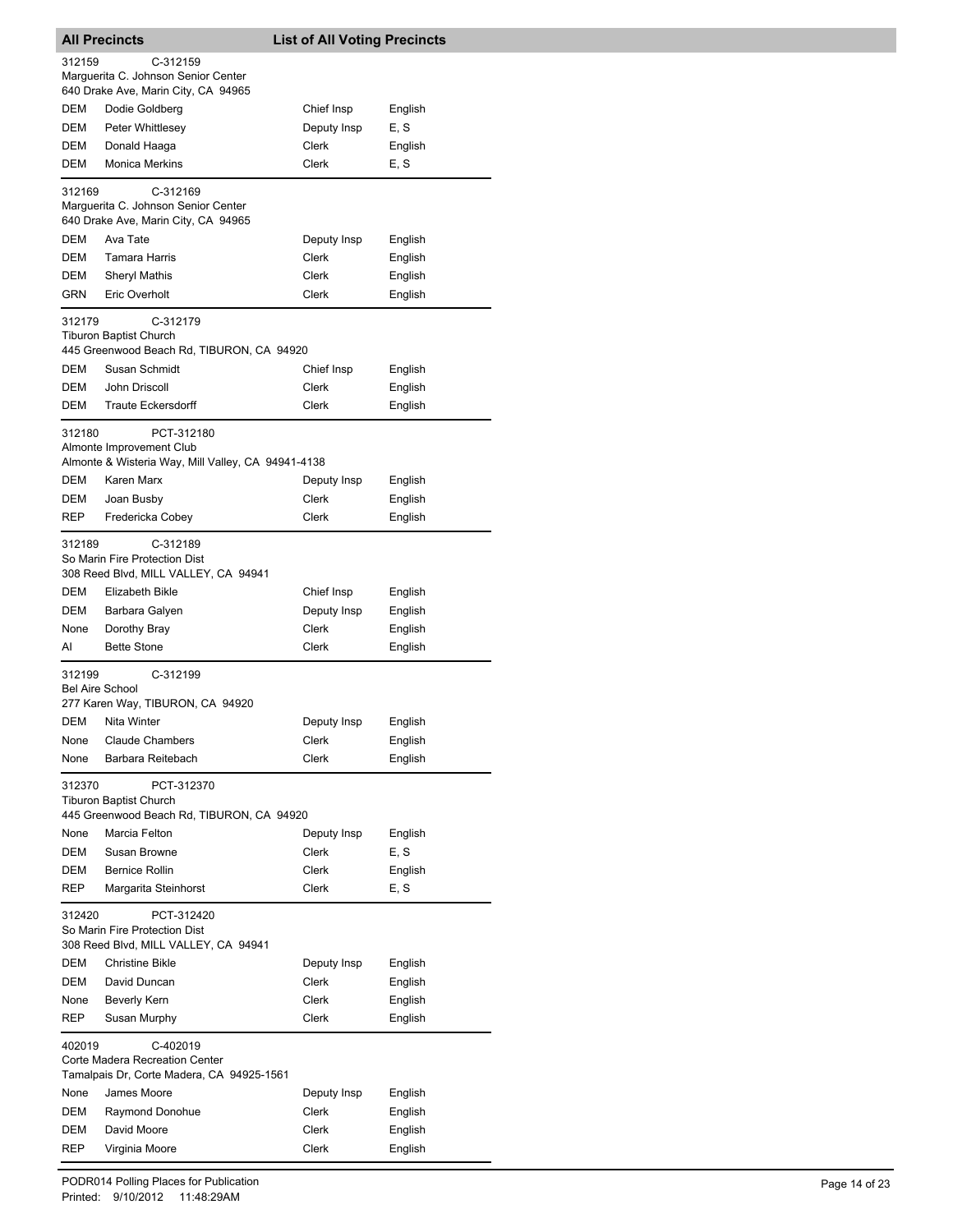| <b>All Precincts</b>   |                                                                             | <b>List of All Voting Precincts</b> |                    |  |
|------------------------|-----------------------------------------------------------------------------|-------------------------------------|--------------------|--|
| 402029                 | C-402029                                                                    |                                     |                    |  |
|                        | Aegis Of Corte Madera                                                       |                                     |                    |  |
| <b>DEM</b>             | 5555 Paradise Dr, Corte Madera, CA 94925-1800<br><b>Christine Daniels</b>   | Deputy Insp                         | English            |  |
| DEM                    | Siv Hood                                                                    | Clerk                               | English            |  |
| DEM                    | Ann Lunder                                                                  | Clerk                               | English            |  |
| None                   | <b>Ruth Moran</b>                                                           | Clerk                               | English            |  |
|                        |                                                                             |                                     |                    |  |
| 402230                 | PCT-402230<br>Corte Madera Recreation Center                                |                                     |                    |  |
|                        | Tamalpais Dr, Corte Madera, CA 94925-1561                                   |                                     |                    |  |
| <b>DEM</b>             | <b>Andrew Rusting</b>                                                       | Chief Insp                          | English            |  |
| DEM                    | Larra Ryan                                                                  | Deputy Insp                         | English            |  |
| DEM                    | Donna Allen                                                                 | Clerk                               | English            |  |
| DEM                    | Nancy Davis                                                                 | Clerk                               | English            |  |
| DEM                    | Joan Fierberg                                                               | Clerk                               | English            |  |
| 402290                 | PCT-402290                                                                  |                                     |                    |  |
|                        | Corte Madera Recreation Center                                              |                                     |                    |  |
|                        | Tamalpais Dr, Corte Madera, CA 94925-1561                                   |                                     |                    |  |
| REP                    | <b>Glen Fowler</b>                                                          | Clerk                               | English            |  |
| REP                    | <b>Richard France</b>                                                       | Clerk                               | English            |  |
| 402310                 | PCT-402310                                                                  |                                     |                    |  |
|                        | Corte Madera Recreation Center<br>Tamalpais Dr, Corte Madera, CA 94925-1561 |                                     |                    |  |
| None                   | Linda Hill                                                                  | Clerk                               | E, S               |  |
| REP                    | James Robinson                                                              | Clerk                               | English            |  |
| REP                    | Alan Wolfes                                                                 | Clerk                               | English            |  |
|                        |                                                                             |                                     |                    |  |
| 402340                 | PCT-402340<br>Aegis Of Corte Madera                                         |                                     |                    |  |
|                        | 5555 Paradise Dr, Corte Madera, CA 94925-1800                               |                                     |                    |  |
| None                   | Kathleen Abel                                                               | Deputy Insp                         | E, S               |  |
| DEM                    | <b>Beverly Cupp</b>                                                         | Clerk                               | English            |  |
| REP                    | Lucy Tsao                                                                   | Clerk                               | English            |  |
| 402380                 | PCT-402380                                                                  |                                     |                    |  |
|                        | Aegis Of Corte Madera                                                       |                                     |                    |  |
|                        | 5555 Paradise Dr, Corte Madera, CA 94925-1800                               |                                     |                    |  |
| None                   | Galina Rumennik                                                             | Chief Insp                          | English            |  |
| REP                    | Erica Jordan                                                                | Deputy Insp                         | English            |  |
| REP<br>REP             | Alberta Damas<br>Stanley Damas                                              | Clerk<br>Clerk                      | English<br>English |  |
|                        |                                                                             |                                     |                    |  |
| 404250                 | PCT-404250                                                                  |                                     |                    |  |
|                        | Larkspur Recreation Department<br>240 Doherty Drive, Larkspur, CA 94939     |                                     |                    |  |
| <b>DEM</b>             | <b>Robert Phillips</b>                                                      | Deputy Insp                         | English            |  |
|                        | Stella Torrez                                                               | <b>Clerk</b>                        | English            |  |
| DEM                    | Janet Williams                                                              | Clerk                               | English            |  |
| 404330                 | PCT-404330                                                                  |                                     |                    |  |
| Cape Marin             |                                                                             |                                     |                    |  |
|                        | Laderman Lane, Greenbrae, CA 94904-2482                                     |                                     |                    |  |
| REP                    | Mary Arthur                                                                 | Deputy Insp                         | English            |  |
| DEM                    | Tae Chong                                                                   | Clerk                               | English            |  |
| DEM                    | Marijo Racciatti                                                            | Clerk                               | English            |  |
| 406039                 | C-406039                                                                    |                                     |                    |  |
| Pleasant Valley School |                                                                             |                                     |                    |  |
|                        | 755 Sutro Ave, Novato, CA 94947                                             |                                     |                    |  |
| DEM                    | John Irvine                                                                 | Chief Insp                          | English            |  |
| DEM                    | <b>Paul Shermantine</b>                                                     | Deputy Insp                         | English            |  |
| None<br>REP            | Evelyn Mattson                                                              | Clerk<br>Clerk                      | English            |  |
| DEM                    | James O Leary<br>Dave Skavland                                              | Clerk                               | English<br>English |  |
|                        |                                                                             |                                     |                    |  |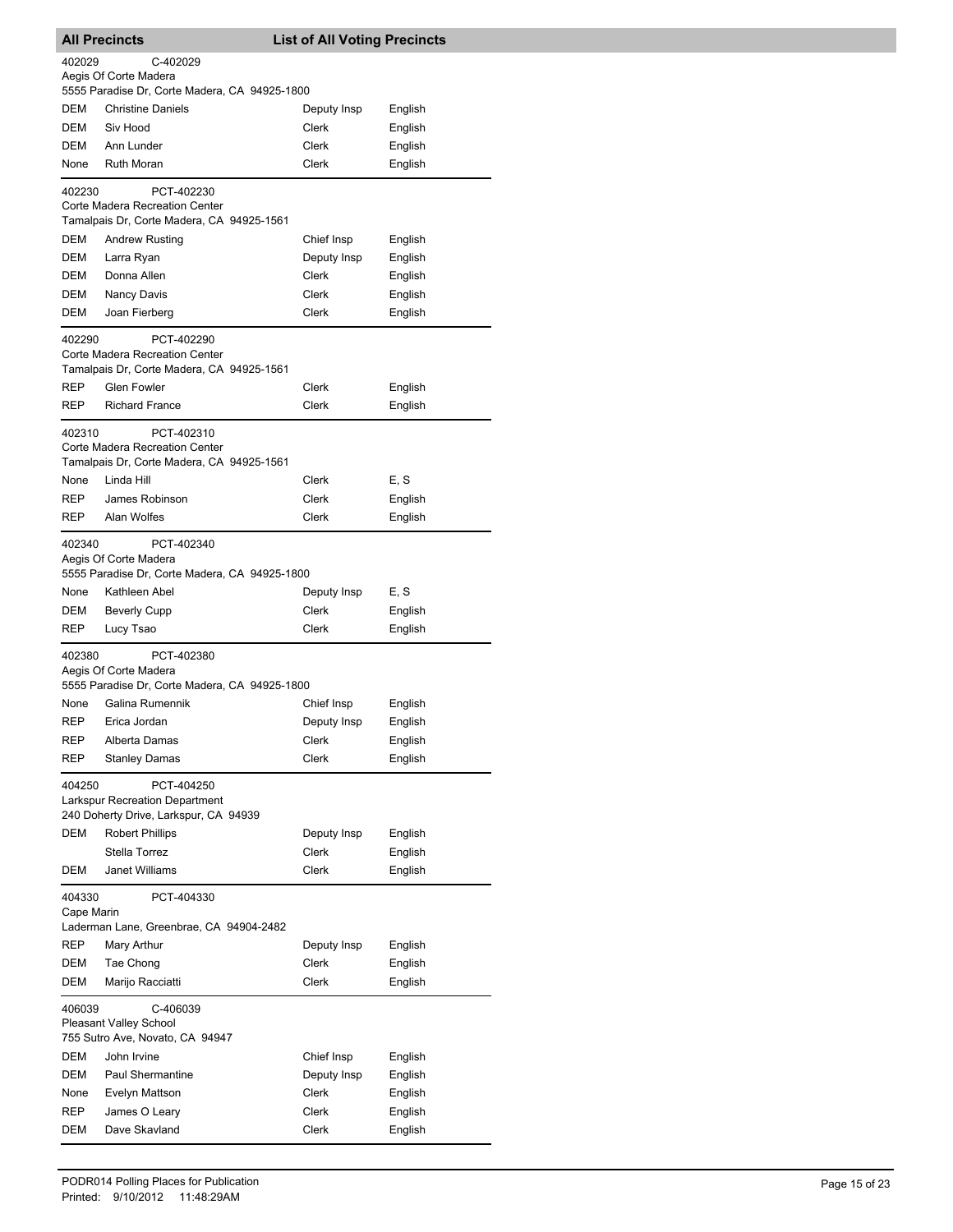| <b>All Precincts</b>                                                                                                |                                                                                     | <b>List of All Voting Precincts</b> |         |  |
|---------------------------------------------------------------------------------------------------------------------|-------------------------------------------------------------------------------------|-------------------------------------|---------|--|
| 406049                                                                                                              | C-406049                                                                            |                                     |         |  |
|                                                                                                                     | All Saints Lutheran Church                                                          |                                     |         |  |
|                                                                                                                     | 2 San Marin Dr, Novato, CA 94945-1118                                               |                                     |         |  |
| <b>REP</b>                                                                                                          | Margaret Mueller                                                                    | Chief Insp                          | English |  |
| DEM                                                                                                                 | <b>Christine Mahaffy</b>                                                            | Deputy Insp                         | English |  |
| <b>REP</b>                                                                                                          | Steven Dollison                                                                     | Clerk                               | English |  |
| DEM                                                                                                                 | James Rolka                                                                         | Clerk                               | English |  |
| 406140                                                                                                              | PCT-406140                                                                          |                                     |         |  |
|                                                                                                                     | Wild Horse Valley Clubhouse                                                         |                                     |         |  |
|                                                                                                                     | 110 Wild Horse Valley Dr, NOVATO, CA 94947                                          |                                     |         |  |
| DEM                                                                                                                 | George Minor                                                                        | Chief Insp                          | English |  |
| DEM                                                                                                                 | George Wathen                                                                       | Deputy Insp                         | English |  |
| REP                                                                                                                 | Viny Chu                                                                            | Clerk                               | English |  |
| DEM                                                                                                                 | <b>Rita Kiesow</b>                                                                  | Clerk                               | English |  |
| None                                                                                                                | Lindsay Rucker                                                                      | Clerk                               | English |  |
| 406170<br>Sinaloa School                                                                                            | PCT-406170<br>2045 Vineyard Rd, Novato, CA 94947-3810                               |                                     |         |  |
| REP                                                                                                                 | Ralph Schaber                                                                       | Chief Insp                          | English |  |
| DEM                                                                                                                 | Jill Gregoire                                                                       | Deputy Insp                         | English |  |
| REP                                                                                                                 | John Trumbull                                                                       | <b>Clerk</b>                        | English |  |
| DEM                                                                                                                 | Susan Trumbull                                                                      | Clerk                               | English |  |
| 406190                                                                                                              | PCT-406190                                                                          |                                     |         |  |
|                                                                                                                     | Open Door Christian Church<br>1915 Novato Blvd, Novato, CA 94947                    |                                     |         |  |
| DEM                                                                                                                 | Jennifer Welsch                                                                     | Chief Insp                          | English |  |
| DEM                                                                                                                 | <b>Richard Abold</b>                                                                | Deputy Insp                         | English |  |
| None                                                                                                                | Judith Ahuja                                                                        | Clerk                               | E, S    |  |
| <b>REF</b>                                                                                                          | <b>Todd Smith</b>                                                                   | Clerk                               | English |  |
| 409059                                                                                                              | C-409059<br><b>Pickleweed Community Center</b><br>50 Canal St, SAN RAFAEL, CA 94901 |                                     |         |  |
| DEM                                                                                                                 | Carol Staley                                                                        | Chief Insp                          | English |  |
| GRN                                                                                                                 | Duncan Mac Swain                                                                    | Deputy Insp                         | E, S    |  |
| REP                                                                                                                 | Lenie Cadelina                                                                      | Clerk                               | English |  |
| REP                                                                                                                 | Loan Le                                                                             | Clerk                               | E, V    |  |
| <b>DEM</b>                                                                                                          | James Staley                                                                        | Clerk                               | English |  |
| 409500<br>PCT-409500<br><b>Pickleweed Community Center</b><br>50 Canal St, SAN RAFAEL, CA 94901                     |                                                                                     |                                     |         |  |
| DEM                                                                                                                 | <b>Teresa Marquez</b>                                                               | Deputy Insp                         | E, S    |  |
| None                                                                                                                | <b>Clark Christensen</b>                                                            | <b>Clerk</b>                        | English |  |
| None                                                                                                                | Lieu Phan                                                                           | Clerk                               | E, V    |  |
| 412060<br>PCT-412060<br>San Geronimo Valley Community Center<br>6350 Sir Francis Drake Blvd, San Geronimo, CA 94963 |                                                                                     |                                     |         |  |
| None                                                                                                                | David O Connor                                                                      | Chief Insp                          | English |  |
| DEM                                                                                                                 | <b>Sherry Mesker</b>                                                                | Deputy Insp                         | English |  |
| DEM                                                                                                                 | Melvyn Wright                                                                       | Clerk                               | English |  |
| <b>DEM</b>                                                                                                          | Erika Zettl                                                                         | Clerk                               | English |  |
| 412069<br>C-412069<br><b>Tomales Regional History Center</b><br>26701 State Route 1, Tomales, CA 94971-0262         |                                                                                     |                                     |         |  |
| REP                                                                                                                 | Anna Jensen                                                                         | Chief Insp                          | English |  |
| REP                                                                                                                 | Elizabeth Mitchell                                                                  | Deputy Insp                         | English |  |
| DEM                                                                                                                 | Alyce Perucchi                                                                      | Clerk                               | English |  |
| None                                                                                                                | Kathleen Sartori                                                                    | Clerk                               | English |  |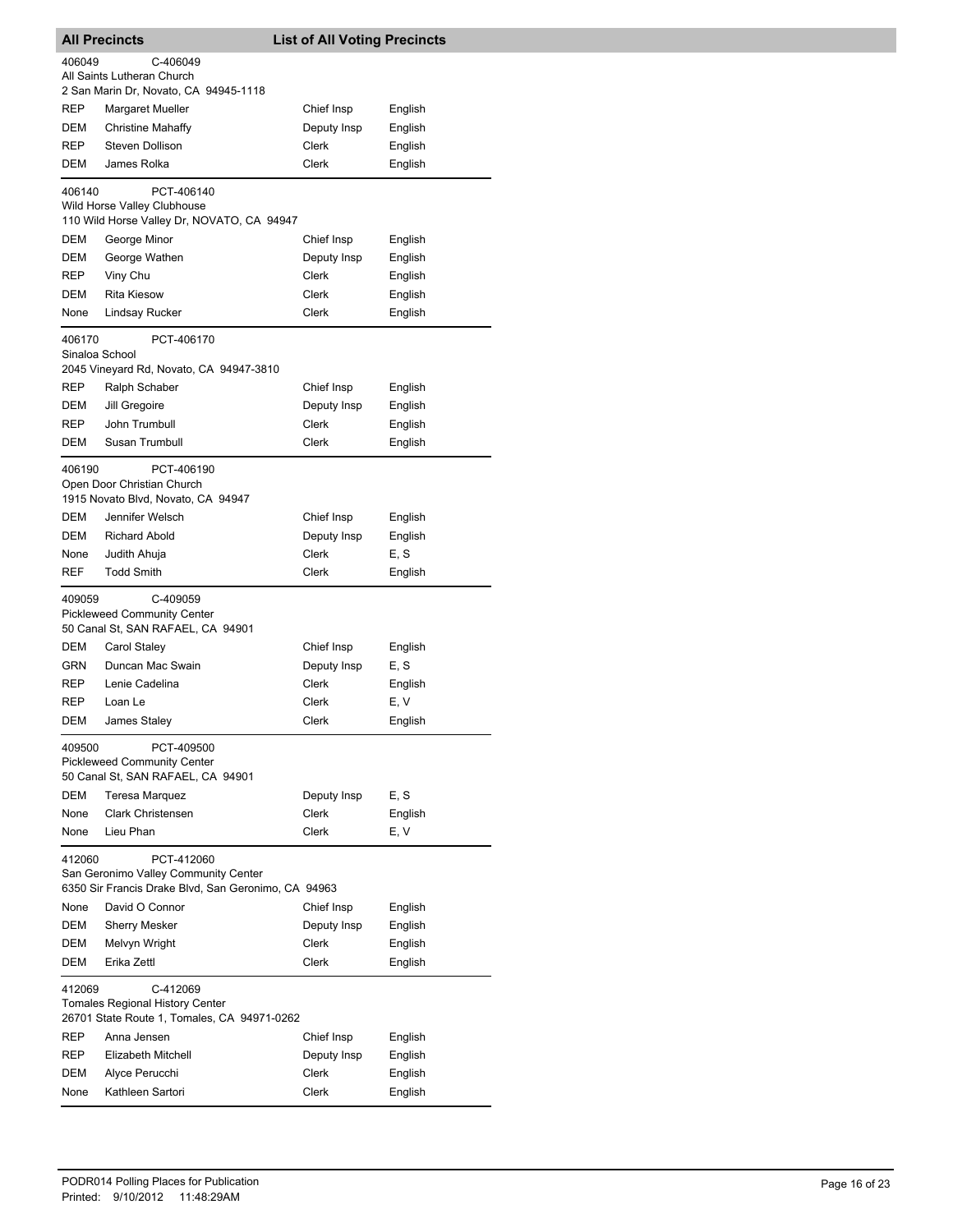| <b>All Precincts</b>                                                                     |                                                                                                           | <b>List of All Voting Precincts</b> |         |  |
|------------------------------------------------------------------------------------------|-----------------------------------------------------------------------------------------------------------|-------------------------------------|---------|--|
| 412079                                                                                   | C-412079                                                                                                  |                                     |         |  |
|                                                                                          | Pt. Reyes Fire Station                                                                                    |                                     |         |  |
|                                                                                          | 4th & B St, Point Reyes, CA 94956                                                                         |                                     |         |  |
| GRN                                                                                      | Christopher Lish                                                                                          | Chief Insp                          | E, S    |  |
| GRN                                                                                      | Paola Giorgio                                                                                             | Deputy Insp                         | English |  |
| DEM                                                                                      | Cindy Knabe                                                                                               | Clerk                               | English |  |
| <b>DEM</b>                                                                               | Susan Lincoln                                                                                             | Clerk                               | English |  |
| DEM                                                                                      | Donald Lloyd                                                                                              | Clerk                               | English |  |
| 412080                                                                                   | PCT-412080<br>Wild Horse Valley Clubhouse<br>110 Wild Horse Valley Dr, NOVATO, CA 94947                   |                                     |         |  |
| DEM                                                                                      | James Lamb                                                                                                | Deputy Insp                         | English |  |
| DEM                                                                                      | Judith Chaffee                                                                                            | Clerk                               | English |  |
| DEM                                                                                      | Si Si Semple                                                                                              | Clerk                               | English |  |
|                                                                                          |                                                                                                           |                                     |         |  |
| 412089<br>Nicasio School                                                                 | C-412089<br>5555 Nicasio Valley Rd, Nicasio, CA 94946                                                     |                                     |         |  |
| <b>DEM</b>                                                                               | Kimberly Wallach                                                                                          | Chief Insp                          | English |  |
| DEM                                                                                      | Mimi Lewis                                                                                                | Deputy Insp                         | English |  |
| REP                                                                                      | Leslie Gompertz                                                                                           | Clerk                               | English |  |
| DEM                                                                                      | Antonia Van Becker                                                                                        | <b>Clerk</b>                        | English |  |
| 412099                                                                                   | C-412099<br><b>Bolinas Community Center</b><br>Wharf Rd, Bolinas, CA 94924                                |                                     |         |  |
| GRN                                                                                      | David Cattell                                                                                             | Chief Insp                          | E, S    |  |
| DEM                                                                                      | Patricia Barton                                                                                           | Deputy Insp                         | English |  |
| None                                                                                     | Arianne Dar                                                                                               | Clerk                               | E, S    |  |
| DEM                                                                                      | <b>Arline Mathieu</b>                                                                                     | Clerk                               | English |  |
| DEM                                                                                      | Diana Mc Quaid                                                                                            | Clerk                               | E, S    |  |
| 412109                                                                                   | C-412109<br><b>Stinson Beach Community Center</b><br>30 Belvedere, STINSON BEACH, CA 94970                |                                     |         |  |
| DEM                                                                                      | <b>Bronwen Proust</b>                                                                                     | Chief Insp                          | English |  |
| DEM                                                                                      | Hathaway Watson III                                                                                       | Deputy Insp                         | English |  |
| LIB                                                                                      | Immo Gunzerodt                                                                                            | Clerk                               | E, S    |  |
| DEM                                                                                      | Pamela Lichtenwalner                                                                                      | Clerk                               | English |  |
| 412110                                                                                   | PCT-412110<br>San Geronimo Valley Community Center<br>6350 Sir Francis Drake Blvd, San Geronimo, CA 94963 |                                     |         |  |
| DEM                                                                                      | Thomas Duff                                                                                               | Deputy Insp                         | English |  |
| DEM                                                                                      | Tom De Felice                                                                                             | Clerk                               | English |  |
| DEM                                                                                      | Marina Eisenzimmer                                                                                        | Clerk                               | E, S    |  |
| DEM                                                                                      | Michael Kotski                                                                                            | Clerk                               | English |  |
| 412119                                                                                   | C-412119<br>Woodacre Improvement Club<br>1 Garden Way, WOODACRE, CA 94973                                 |                                     |         |  |
| <b>DEM</b>                                                                               | Mary O Brien                                                                                              | Chief Insp                          | English |  |
| DEM                                                                                      | Sherrie Grossi                                                                                            | Deputy Insp                         | English |  |
|                                                                                          | Jack Freckmann                                                                                            | Clerk                               | English |  |
| DEM                                                                                      | Daniel McCormick                                                                                          | Clerk                               | English |  |
| DEM                                                                                      | Kathryn Ospital                                                                                           | Clerk                               | English |  |
| 412129<br>C-412129<br>Muir Beach Community Center<br>19 Seacape Dr, Muir Beach, CA 94965 |                                                                                                           |                                     |         |  |
| DEM                                                                                      | Kathryn Sward                                                                                             | Chief Insp                          | English |  |
| REP                                                                                      | Arlene Robertson                                                                                          | Deputy Insp                         | English |  |
| None                                                                                     | Lonna Richmond                                                                                            | Clerk                               | English |  |
| None                                                                                     | <b>Bethany Villere</b>                                                                                    | Clerk                               | English |  |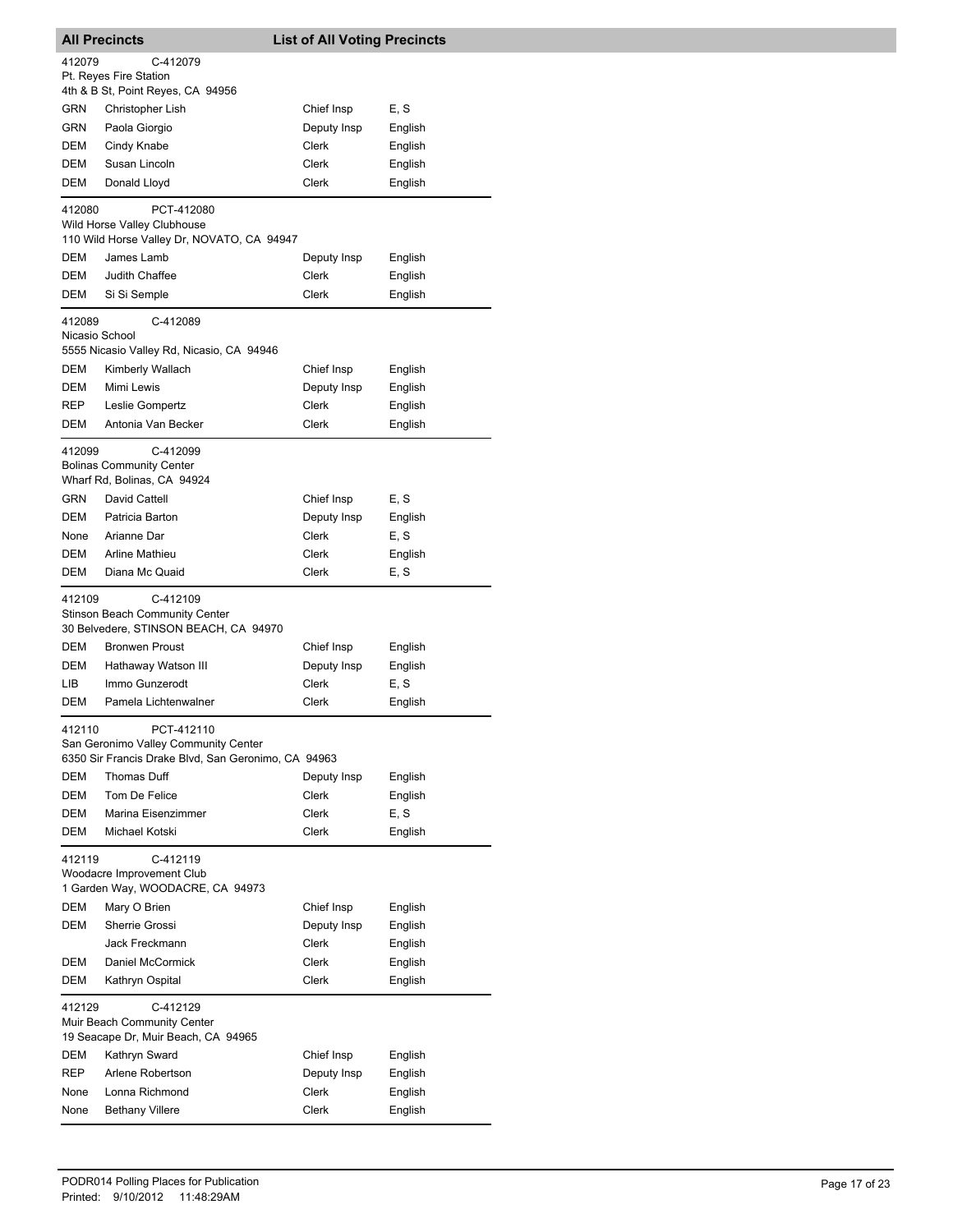| <b>All Precincts</b>                                                                            |                                                                                                        | <b>List of All Voting Precincts</b> |         |  |  |
|-------------------------------------------------------------------------------------------------|--------------------------------------------------------------------------------------------------------|-------------------------------------|---------|--|--|
| 412139<br>C-412139<br>Homestead Valley Community Ctr<br>315 Montford Ave, MILL VALLEY, CA 94941 |                                                                                                        |                                     |         |  |  |
| DEM                                                                                             | Douglas Long                                                                                           | Chief Insp                          | E, S    |  |  |
| None                                                                                            | John Dunlap                                                                                            | Clerk                               | English |  |  |
| None                                                                                            | Mary Ann Dunlap                                                                                        | Clerk                               | English |  |  |
| <b>REP</b>                                                                                      | Josephine Schov                                                                                        | Clerk                               | English |  |  |
| 412240                                                                                          | PCT-412240<br>Muir Woods Park Community Association<br>40 Ridge Ave, Mill Valley, CA 94941-1783        |                                     |         |  |  |
| None                                                                                            | Raya Smith                                                                                             | Chief Insp                          | English |  |  |
| DEM                                                                                             | <b>Barbara Milton</b>                                                                                  | Deputy Insp                         | English |  |  |
| LIB.                                                                                            | William Miranda                                                                                        | Clerk                               | E, S    |  |  |
| <b>REP</b>                                                                                      | Mary Raub                                                                                              | Clerk                               | English |  |  |
| None                                                                                            | <b>Riki Thoreson</b>                                                                                   | Clerk                               | E, S    |  |  |
| 412300                                                                                          | PCT-412300<br>Homestead Valley Community Ctr<br>315 Montford Ave, MILL VALLEY, CA 94941                |                                     |         |  |  |
| DEM                                                                                             | Annette Blanchard                                                                                      | Deputy Insp                         | English |  |  |
| DEM                                                                                             | Lisa De Maria                                                                                          | Clerk                               | English |  |  |
| None                                                                                            | Thomas Wang                                                                                            | Clerk                               | English |  |  |
| 412510                                                                                          | PCT-412510<br><b>Inverness Fire House</b><br>50 Inverness Way, INVERNESS, CA 94937                     |                                     |         |  |  |
| REP                                                                                             | <b>Richard Aston</b>                                                                                   | Chief Insp                          | English |  |  |
| REP                                                                                             | Georgeanne Aston                                                                                       | Deputy Insp                         | English |  |  |
| DEM                                                                                             | <b>Charles Crank</b>                                                                                   | Clerk                               | English |  |  |
| None                                                                                            | Wynn Miller                                                                                            | Clerk                               | English |  |  |
| 506010                                                                                          | PCT-506010<br>Novato Fire Station #63<br>65 San Ramon Way, Novato, CA 94945-1638                       |                                     |         |  |  |
| DEM                                                                                             | Joyce Currell                                                                                          | Chief Insp                          | English |  |  |
| <b>REP</b>                                                                                      | Deborah McArdle                                                                                        | Deputy Insp                         | English |  |  |
| <b>REP</b>                                                                                      | <b>Frances E Beretta</b>                                                                               | Clerk                               | English |  |  |
| DEM                                                                                             | <b>Patrick Mace</b>                                                                                    | Clerk                               | English |  |  |
| 506019                                                                                          | C-506019<br>No Marin Water District Ofc<br>End Of Rush Creek Place Off Redwood Boulevard, Novato, CA 9 |                                     |         |  |  |
| None                                                                                            | Fred Fogh                                                                                              | Chief Insp                          | English |  |  |
| DEM                                                                                             | Lee Pogetto                                                                                            | Deputy Insp                         | English |  |  |
| DEM                                                                                             | Madeleine Andrea Jensen                                                                                | Clerk                               | English |  |  |
| None                                                                                            | <b>Billy Moor</b>                                                                                      | <b>Clerk</b>                        | English |  |  |
| REP                                                                                             | Frank Rinaldi                                                                                          | <b>Clerk</b>                        | English |  |  |
| 506029<br>C-506029<br>United Methodist Church<br>1473 South Novato Blvd, NOVATO, CA 94947       |                                                                                                        |                                     |         |  |  |
| DEM                                                                                             | Alana Dubost                                                                                           | Chief Insp                          | English |  |  |
| REP                                                                                             | Karen Illich                                                                                           | Deputy Insp                         | English |  |  |
| REP                                                                                             | Carolyn Jacobs                                                                                         | Clerk                               | English |  |  |
| DEM                                                                                             | Carolyn Mc Namara                                                                                      | Clerk                               | English |  |  |
| DEM                                                                                             | Mary Rothe                                                                                             | Clerk                               | English |  |  |
| 506030<br>PCT-506030<br>Novato Fire Station #63<br>65 San Ramon Way, Novato, CA 94945-1638      |                                                                                                        |                                     |         |  |  |
| DEM                                                                                             | Pat U Ren                                                                                              | Deputy Insp                         | English |  |  |
| REP                                                                                             | <b>Sharon Hess</b>                                                                                     | Clerk                               | English |  |  |
| None                                                                                            | E Pearcy                                                                                               | Clerk                               | English |  |  |
| REP                                                                                             | Frank U Ren                                                                                            | Clerk                               | English |  |  |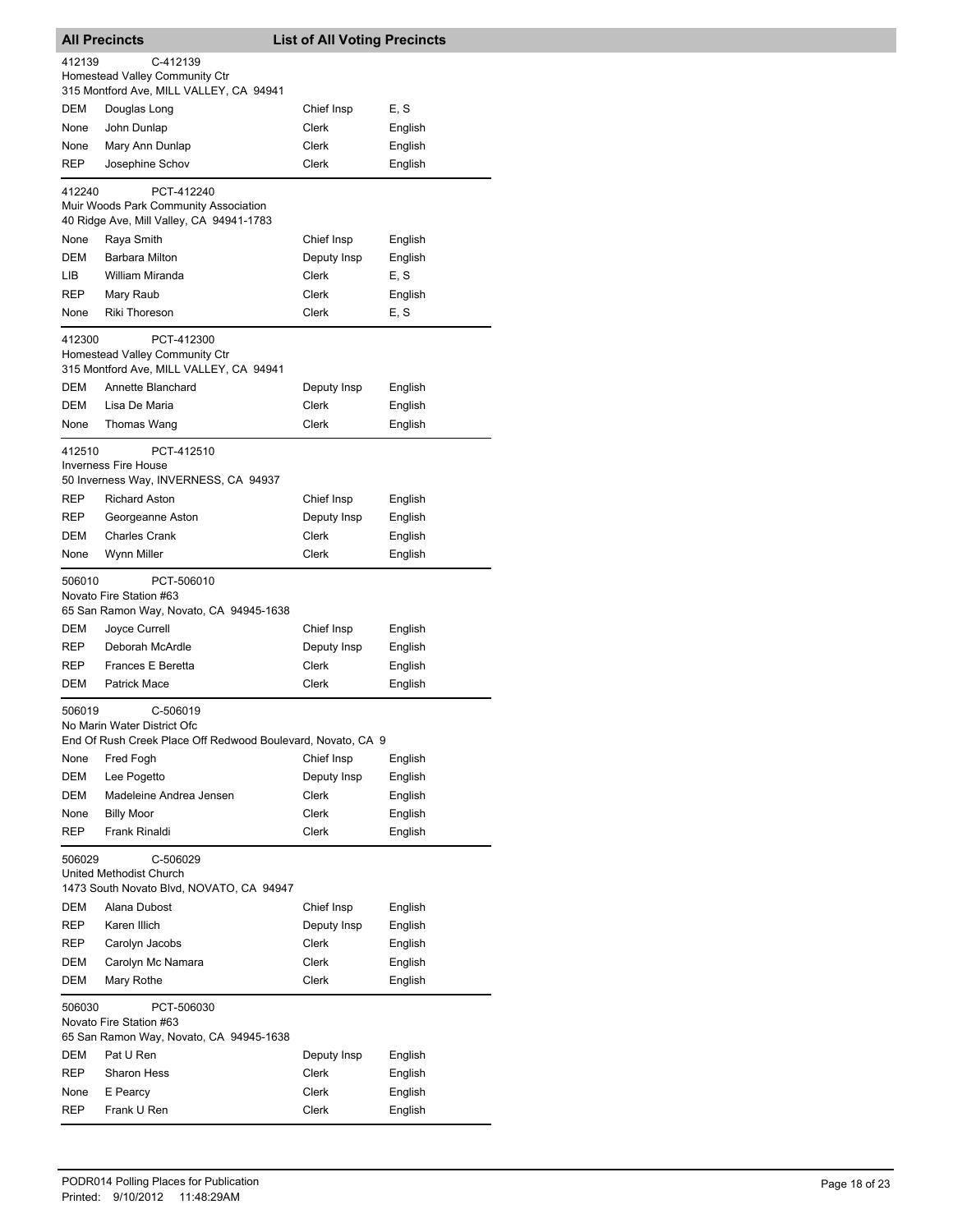| <b>All Precincts</b>                                                                      |                                                                                               | <b>List of All Voting Precincts</b> |                 |  |
|-------------------------------------------------------------------------------------------|-----------------------------------------------------------------------------------------------|-------------------------------------|-----------------|--|
| 506039<br>C-506039<br>United Methodist Church<br>1473 South Novato Blvd, NOVATO, CA 94947 |                                                                                               |                                     |                 |  |
| DEM                                                                                       | Samantha Griffin                                                                              | Deputy Insp                         | English         |  |
| None                                                                                      | <b>Richard Calzaretta</b>                                                                     | Clerk                               | English         |  |
| DEM                                                                                       | Kathleen Dunn                                                                                 | Clerk                               | English         |  |
| DEM                                                                                       | Anne Sommer                                                                                   | Clerk                               | English         |  |
| 506040                                                                                    | PCT-506040<br>Seventh Day Adventist Church<br>495 San Marin Dr, Novato, CA 94945-1335         |                                     |                 |  |
| DEM                                                                                       | Robert Levin                                                                                  | Chief Insp                          | English         |  |
| DEM                                                                                       | Victoria Murphy                                                                               | Deputy Insp                         | English         |  |
| None                                                                                      | Ernest Beyer                                                                                  | Clerk                               | English         |  |
| DEM                                                                                       | Linda Carol Knanishu                                                                          | Clerk                               | English         |  |
| 506049                                                                                    | C-506049<br>Munoz Residence<br>575 Fairway Dr, Novato, CA 94949                               |                                     |                 |  |
| DEM                                                                                       | Alice Munoz                                                                                   | Chief Insp                          | English         |  |
| REP                                                                                       | Lucille Douglas                                                                               | Deputy Insp                         | English         |  |
| REP                                                                                       | Jeanne Desmond                                                                                | Clerk                               | English         |  |
| DEM                                                                                       | Carol Lee Fitzgerald                                                                          | Clerk                               | English         |  |
| DEM                                                                                       | Lenore Keithley                                                                               | Clerk                               | English         |  |
| 506050                                                                                    | PCT-506050<br>Seventh Day Adventist Church<br>495 San Marin Dr, Novato, CA 94945-1335         |                                     |                 |  |
| DEM                                                                                       | Jane Strem                                                                                    | Deputy Insp                         | English         |  |
| DEM                                                                                       | Janice Nordin                                                                                 | Clerk                               | E, S            |  |
| <b>REP</b>                                                                                | Peter Schunk                                                                                  | Clerk                               | English         |  |
| DEM                                                                                       | Jay Smalridge                                                                                 | Clerk                               | English         |  |
| 506059                                                                                    | C-506059<br>Ignacio Hills Apartments<br>431 Ignacio Blvd, Novato, CA 94949                    |                                     |                 |  |
| <b>REP</b>                                                                                | <b>Thomas Brawley</b>                                                                         | Chief Insp                          | English         |  |
| None                                                                                      | Virginia Welsh                                                                                | Deputy Insp                         | English         |  |
| DEM                                                                                       | Mary Jordan                                                                                   | Clerk                               | English         |  |
| DEM                                                                                       | Royanne Marshall                                                                              | Clerk                               | English         |  |
| REP                                                                                       | Diane Serdengecti                                                                             | Clerk                               | English         |  |
| 506060                                                                                    | PCT-506060<br><b>Novato School District Offices</b><br>1015 Seventh St, Novato, CA 94945-2228 |                                     |                 |  |
| <b>DEM</b>                                                                                | Linda Goheen                                                                                  | Chief Insp                          | English         |  |
| DEM                                                                                       | Linda Bartlett                                                                                | Deputy Insp                         | English         |  |
| DEM                                                                                       | <b>Beatrice Cooper</b>                                                                        | Clerk                               | English         |  |
| REP                                                                                       | Milena Jurjevich                                                                              | Clerk                               | English         |  |
| DEM                                                                                       | Carol Spillman                                                                                | Clerk                               | English         |  |
| 506069                                                                                    | C-506069<br>Los Robles Mobile Home Park<br>100 Roblar Dr, Novato, CA 94949-6133               |                                     |                 |  |
| REP                                                                                       | Iva Conrad                                                                                    | Chief Insp                          | English         |  |
| DEM                                                                                       | Robert Dimond                                                                                 | Deputy Insp                         | English         |  |
| None                                                                                      | Carol Bolter                                                                                  | Clerk                               | English         |  |
| REP<br>REP                                                                                | Avis Buckley<br><b>Elfriede Werth</b>                                                         | Clerk<br>Clerk                      | English<br>E, S |  |
|                                                                                           |                                                                                               |                                     |                 |  |
| 506070                                                                                    | PCT-506070<br>Atria Tamalpais Senior Living<br>853 Tamalpais Ave, NOVATO, CA 94947            |                                     |                 |  |
| DEM                                                                                       | Brian Woodson                                                                                 | Chief Insp                          | English         |  |
| REP                                                                                       | Joyce Lenaburg                                                                                | Deputy Insp                         | English         |  |
| DEM                                                                                       | Tomaline Hudson                                                                               | Clerk                               | English         |  |
| DEM                                                                                       | Lois St Sure                                                                                  | Clerk                               | English         |  |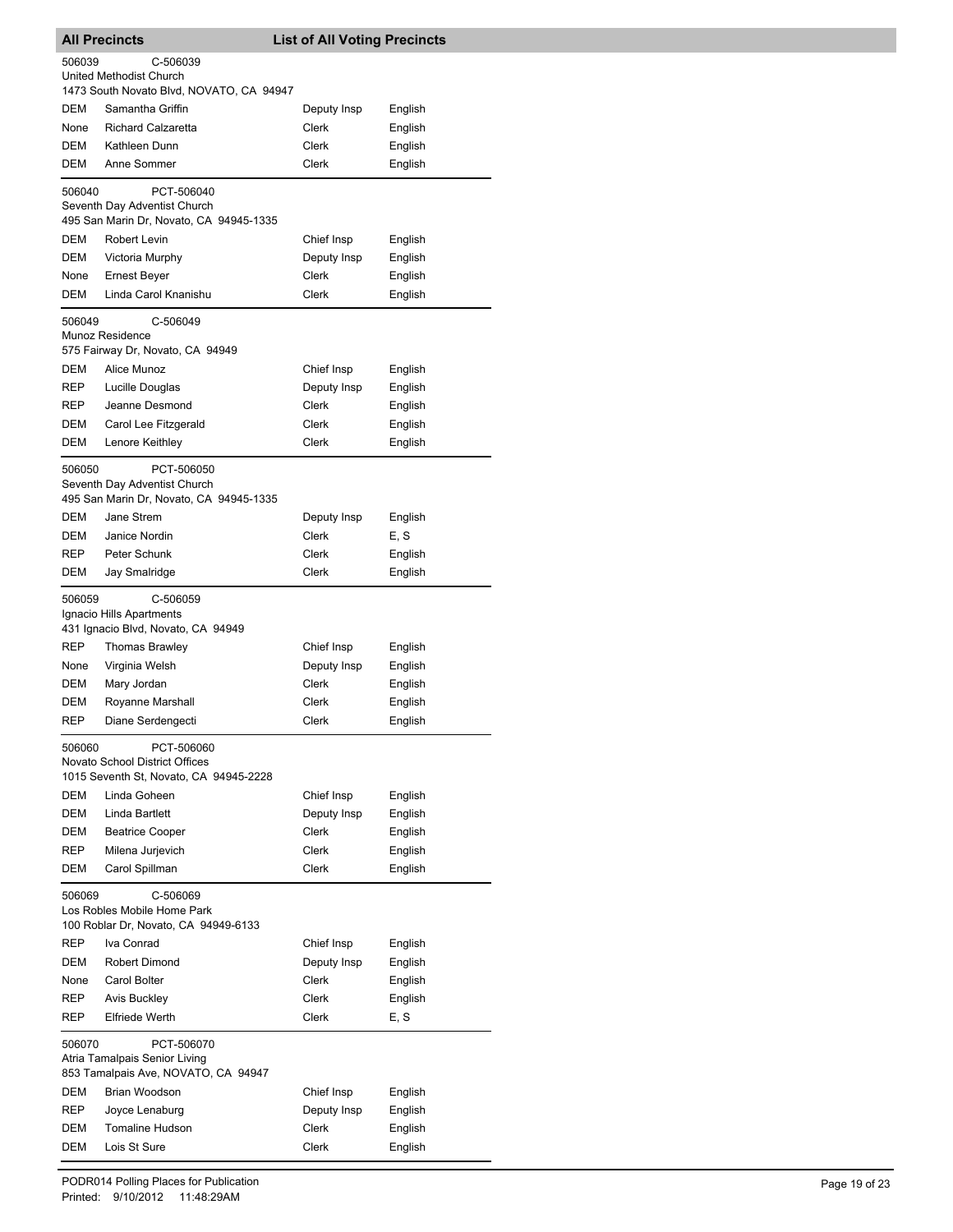| <b>All Precincts</b><br><b>List of All Voting Precincts</b>         |                                                                |                      |                    |  |
|---------------------------------------------------------------------|----------------------------------------------------------------|----------------------|--------------------|--|
| 506079                                                              | C-506079                                                       |                      |                    |  |
|                                                                     | Novato Oaks Inn                                                |                      |                    |  |
| <b>REP</b>                                                          | 215 Alameda Del Prado, Novato, CA 94949-6657<br>David Reed     | Chief Insp           | English            |  |
| DEM                                                                 | Paula Hafling                                                  | Deputy Insp          | English            |  |
| REP                                                                 | Michele Ellen Hague                                            | Clerk                | English            |  |
| None                                                                | Stephen Rockwell                                               | Clerk                | English            |  |
|                                                                     | <b>Walt Viviani</b>                                            | Clerk                | English            |  |
| 506100                                                              | PCT-506100                                                     |                      |                    |  |
|                                                                     | Novato School District Offices                                 |                      |                    |  |
|                                                                     | 1015 Seventh St, Novato, CA 94945-2228                         |                      |                    |  |
| DEM                                                                 | James Ryan                                                     | Deputy Insp          | English            |  |
| <b>REP</b>                                                          | Lesa Williams                                                  | Clerk                | English            |  |
| DEM                                                                 | Lane Yee                                                       | Clerk                | English            |  |
| 506110                                                              | PCT-506110                                                     |                      |                    |  |
|                                                                     | Novato Fire Station #61<br>7025 Redwood Blvd, Novato, CA 94949 |                      |                    |  |
| None                                                                | Dennis Sullivan                                                | Chief Insp           | English            |  |
| None                                                                | Christina Yee                                                  | Deputy Insp          | English            |  |
| <b>DEM</b>                                                          | Sharon Lynn Hogan                                              | Clerk                | English            |  |
| None                                                                | Heather Hokanson                                               | Clerk                | English            |  |
| DEM                                                                 | Maria Vaca                                                     | Clerk                | E, S               |  |
| 506120                                                              | PCT-506120                                                     |                      |                    |  |
|                                                                     | <b>Hill Community Room</b>                                     |                      |                    |  |
|                                                                     | 1560 Hill Road, Novato, CA 94947-4002                          |                      |                    |  |
| <b>REF</b>                                                          | <b>Michael Harris</b>                                          | Chief Insp           | English            |  |
| PF<br><b>REP</b>                                                    | Cat Woods<br>David Dahlin                                      | Deputy Insp<br>Clerk | English            |  |
| DEM                                                                 | Arlene Finn                                                    | Clerk                | English<br>English |  |
|                                                                     |                                                                |                      |                    |  |
| 506130<br>Olive School                                              | PCT-506130                                                     |                      |                    |  |
|                                                                     | 629 Plum St-park Lot Off Olive, NOVATO, CA 94945               |                      |                    |  |
| <b>DEM</b>                                                          | Brenda Gates-Monasch                                           | Chief Insp           | English            |  |
| <b>REP</b>                                                          | Anisa Erdle-Ringor                                             | Deputy Insp          | English            |  |
| <b>REP</b>                                                          | Diane Schneeweis                                               | Clerk                | English            |  |
| DEM                                                                 | Jacquelyn Walton                                               | Clerk                | English            |  |
| 506140                                                              | PCT-506140                                                     |                      |                    |  |
|                                                                     | Presbyterian Church Of Novato                                  |                      |                    |  |
| <b>REP</b>                                                          | 710 Wilson Ave, Novato, CA 94947<br>Alan Burton                | Chief Insp           | E, S               |  |
| DEM                                                                 | <b>Toni Shroyer</b>                                            | Deputy Insp          | English            |  |
| REP                                                                 | Dennis Crinnion                                                | Clerk                | English            |  |
| <b>DEM</b>                                                          | Paul Lindberg                                                  | Clerk                | English            |  |
| DEM                                                                 | Rosemarie Walwyn                                               | Clerk                | E, S               |  |
| 506150                                                              | PCT-506150                                                     |                      |                    |  |
|                                                                     | <b>Bahia Clubhouse</b>                                         |                      |                    |  |
|                                                                     | 3008 Topaz Drive, Novato, CA 94945-1547                        |                      |                    |  |
| DEM                                                                 | Monique Saul-Egli                                              | Chief Insp           | E, S               |  |
| DEM                                                                 | <b>Shirley Printz</b>                                          | Deputy Insp          | English            |  |
| DEM                                                                 | Renee Landstrom                                                | Clerk                | English            |  |
| DEM                                                                 | <b>Heather Tadlock</b>                                         | Clerk                | E, S               |  |
| 506160                                                              | PCT-506160                                                     |                      |                    |  |
| <b>Hill Community Room</b><br>1560 Hill Road, Novato, CA 94947-4002 |                                                                |                      |                    |  |
| DEM                                                                 | Jaymie Wright                                                  | Deputy Insp          | English            |  |
| REP                                                                 | <b>Bonnie Campbell</b>                                         | Clerk                | English            |  |
| DEM                                                                 | <b>Wendy Cramer</b>                                            | Clerk                | English            |  |
| DEM                                                                 | Rose Stewart                                                   | Clerk                | English            |  |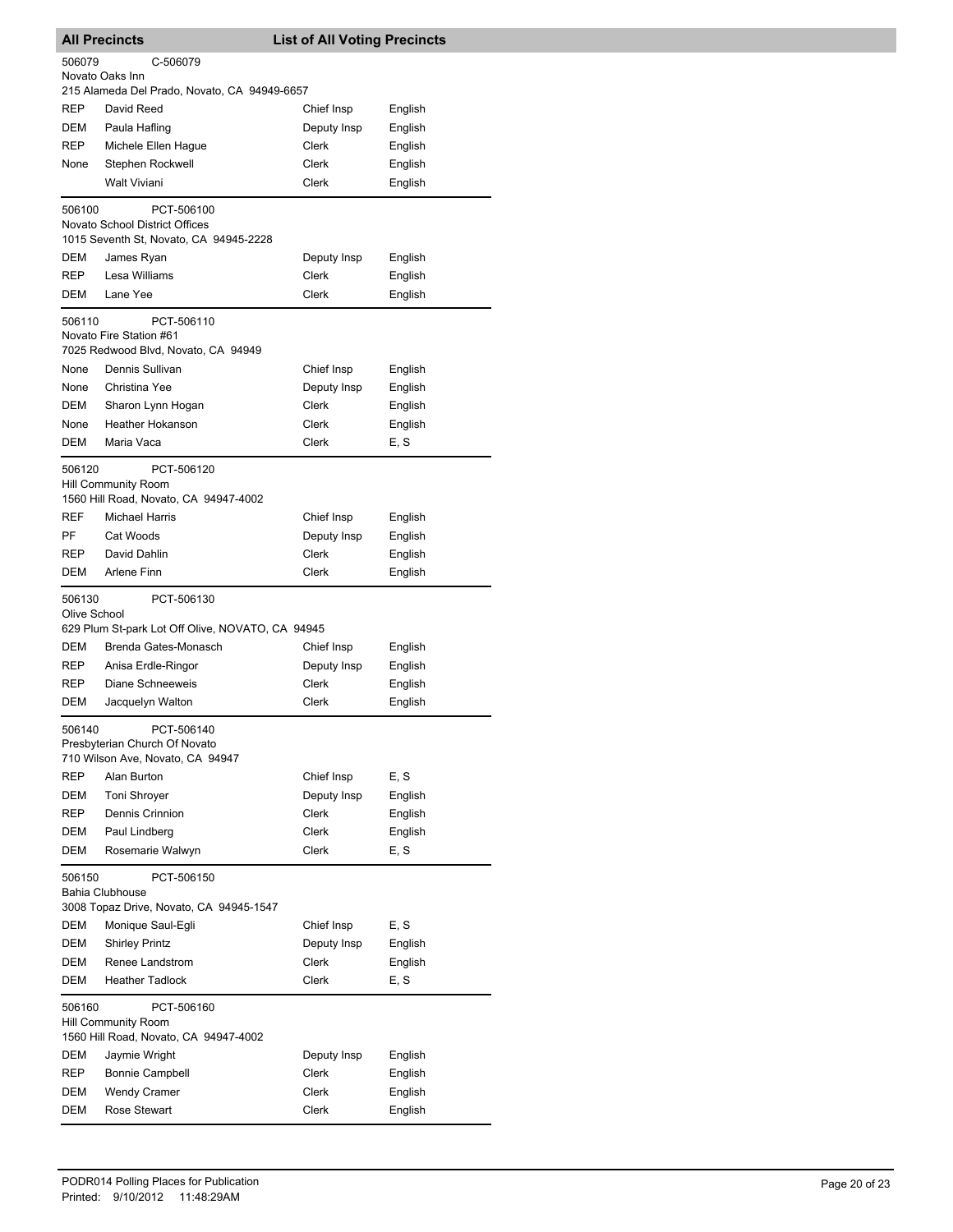| <b>All Precincts</b>                                                               |                                                                                                    | <b>List of All Voting Precincts</b> |         |  |
|------------------------------------------------------------------------------------|----------------------------------------------------------------------------------------------------|-------------------------------------|---------|--|
| 506170                                                                             | PCT-506170<br>Novato Fire Station #61<br>7025 Redwood Blvd, Novato, CA 94949                       |                                     |         |  |
| <b>DEM</b>                                                                         | Bryan Garbutt                                                                                      | Deputy Insp                         | English |  |
| DEM                                                                                | <b>Philip Dutt</b>                                                                                 | Clerk                               | English |  |
| DEM                                                                                | Mahmoud Gozashti                                                                                   | Clerk                               | E, S    |  |
|                                                                                    |                                                                                                    |                                     |         |  |
| 506190<br>Olive School                                                             | PCT-506190<br>629 Plum St-park Lot Off Olive, NOVATO, CA 94945                                     |                                     |         |  |
| REP                                                                                | Linda Monaco                                                                                       | Deputy Insp                         | English |  |
| REP                                                                                | Zenetta Bosch                                                                                      | Clerk                               | English |  |
| REP                                                                                | Veronica Cardoza                                                                                   | Clerk                               | E, S    |  |
| None                                                                               | Dante Vecchio                                                                                      | Clerk                               | English |  |
| 506270                                                                             | PCT-506270<br>United Methodist Church<br>1473 South Novato Blvd, NOVATO, CA 94947                  |                                     |         |  |
| None                                                                               | Nancy Jones                                                                                        | Deputy Insp                         | English |  |
| DEM                                                                                | Cressida Arnold                                                                                    | Clerk                               | English |  |
| DEM                                                                                | Joyce Tarlton                                                                                      | Clerk                               | English |  |
| 506280<br>DEM                                                                      | PCT-506280<br>United Methodist Church<br>1473 South Novato Blvd, NOVATO, CA 94947<br>Mary St Clair | Deputy Insp                         | English |  |
| REP                                                                                | Eric Bergquist                                                                                     | Clerk                               | English |  |
| None                                                                               | Janet Tighe                                                                                        | Clerk                               | English |  |
| 506390<br>PCT-506390<br>Hamilton Arts Center<br>500 Palm Dr, Novato, CA 94949-5004 |                                                                                                    |                                     |         |  |
| REP                                                                                | Donald Violin                                                                                      | Chief Insp                          | English |  |
| DEM                                                                                | Ben Dresden                                                                                        | Deputy Insp                         | English |  |
| DEM                                                                                | Gloria Dunn-Violin                                                                                 | Clerk                               | English |  |
| DEM                                                                                | Juanita Reynolds                                                                                   | Clerk                               | English |  |
| 506400                                                                             | PCT-506400<br>Marin Valley Mobile Country Club<br>100 Marin Valley Dr, NOVATO, CA 94949            |                                     |         |  |
| <b>REP</b>                                                                         | <b>Everett Farey</b>                                                                               | Chief Insp                          | English |  |
| REP                                                                                | Barbara Morrisey                                                                                   | Deputy Insp                         | E, S    |  |
| DEM                                                                                | Alan Rosenbloom                                                                                    | Clerk                               | English |  |
| <b>DEM</b>                                                                         | <b>Beverly Wood</b>                                                                                | Clerk                               | English |  |
| PCT-506410<br>506410<br>Hamilton Arts Center<br>500 Palm Dr, Novato, CA 94949-5004 |                                                                                                    |                                     |         |  |
| None                                                                               | <b>Christine Rice</b>                                                                              | Deputy Insp                         | English |  |
| <b>DEM</b>                                                                         | <b>Bruce Hope</b>                                                                                  | <b>Clerk</b>                        | English |  |
| DEM                                                                                | Joan Hope                                                                                          | <b>Clerk</b>                        | English |  |
| REP                                                                                | Arvo Toukonen                                                                                      | Clerk                               | English |  |
| 512089                                                                             | C-512089<br>Novato Fire Station #62<br>450 Atherton Ave-corner Olive, Novato, CA 94945-3461        |                                     |         |  |
| DEM                                                                                | Brian Stompe                                                                                       | Chief Insp                          | English |  |
| DEM                                                                                | Diane Amarillas                                                                                    | Deputy Insp                         | English |  |
| DEM                                                                                | Cecile Jonsen                                                                                      | Clerk                               | English |  |
| REP                                                                                | Stephen Kory                                                                                       | Clerk                               | English |  |
| DEM                                                                                | Lawrence Mintzer                                                                                   | Clerk                               | E, S    |  |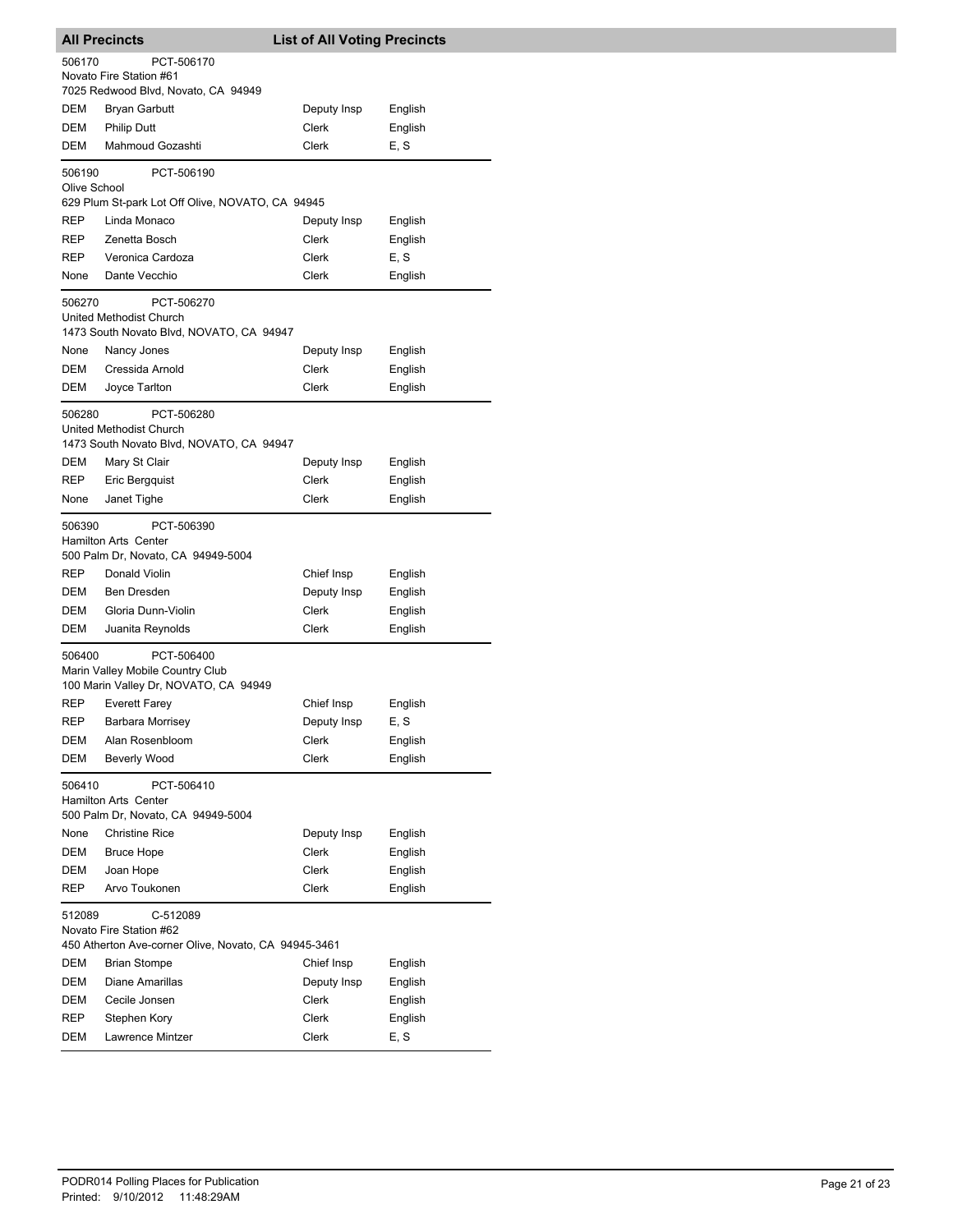| <b>All Precincts</b> |                                                                                               | <b>List of All Voting Precincts</b> |         |  |
|----------------------|-----------------------------------------------------------------------------------------------|-------------------------------------|---------|--|
| 512099               | C-512099<br>Bel Marin Community Center<br>4 Montego Key, Novato, CA 94949-5301                |                                     |         |  |
| <b>DEM</b>           | Craig Flechsig                                                                                | Chief Insp                          | English |  |
| <b>DEM</b>           | Jean Harris                                                                                   | Deputy Insp                         | English |  |
| <b>REP</b>           | Maureen Ahsani                                                                                | Clerk                               | English |  |
| REP                  | <b>Judith Ross</b>                                                                            | Clerk                               | English |  |
| <b>REP</b>           | Pius Zuger                                                                                    | Clerk                               | English |  |
| 512210               | PCT-512210<br>Novato Fire Station #62<br>450 Atherton Ave-corner Olive, Novato, CA 94945-3461 |                                     |         |  |
| <b>DEM</b>           | Karen Olson                                                                                   | Deputy Insp                         | English |  |
| None                 | Jacqueline Ford                                                                               | Clerk                               | English |  |
| <b>REP</b>           | <b>Barbara Swift</b>                                                                          | Clerk                               | English |  |
| 512230               | PCT-512230<br>Presbyterian Church Of Novato<br>710 Wilson Ave, Novato, CA 94947               |                                     |         |  |
| <b>DEM</b>           | Connie Fischer                                                                                | Deputy Insp                         | English |  |
| REP                  | Stephany Burton                                                                               | Clerk                               | English |  |
| <b>REP</b>           | <b>Edward Fischer</b>                                                                         | <b>Clerk</b>                        | English |  |
| 512340               | PCT-512340<br>Ignacio Hills Apartments<br>431 Ignacio Blvd, Novato, CA 94949                  |                                     |         |  |
| <b>DEM</b>           | Theresa Fermanich                                                                             | Deputy Insp                         | English |  |
| <b>DEM</b>           | Leslie Purdy                                                                                  | Clerk                               | English |  |
| <b>DEM</b>           | David William Worden                                                                          | Clerk                               | E, S    |  |